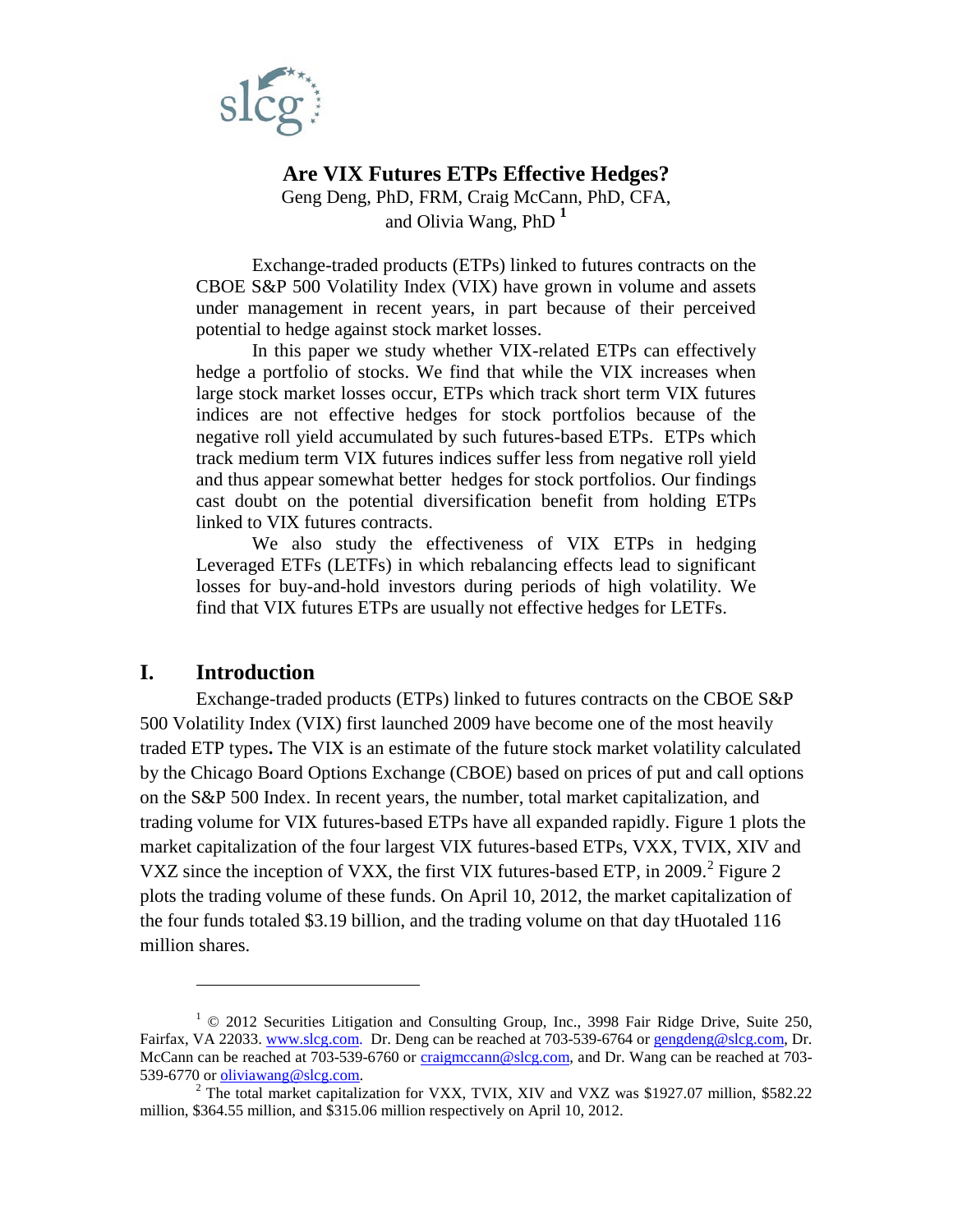

**Figure 1: Market Capitalization of Four Largest VIX Futures ETPs** 

**Figure 2: Daily Trading Volume of Four Largest VIX Futures ETPs**



Changes in the VIX are negatively correlated with changes in the S&P 500. The VIX increased dramatically during periods of large stock market losses, such as during

Securities Litigation and Consulting Group, Inc. © 2012.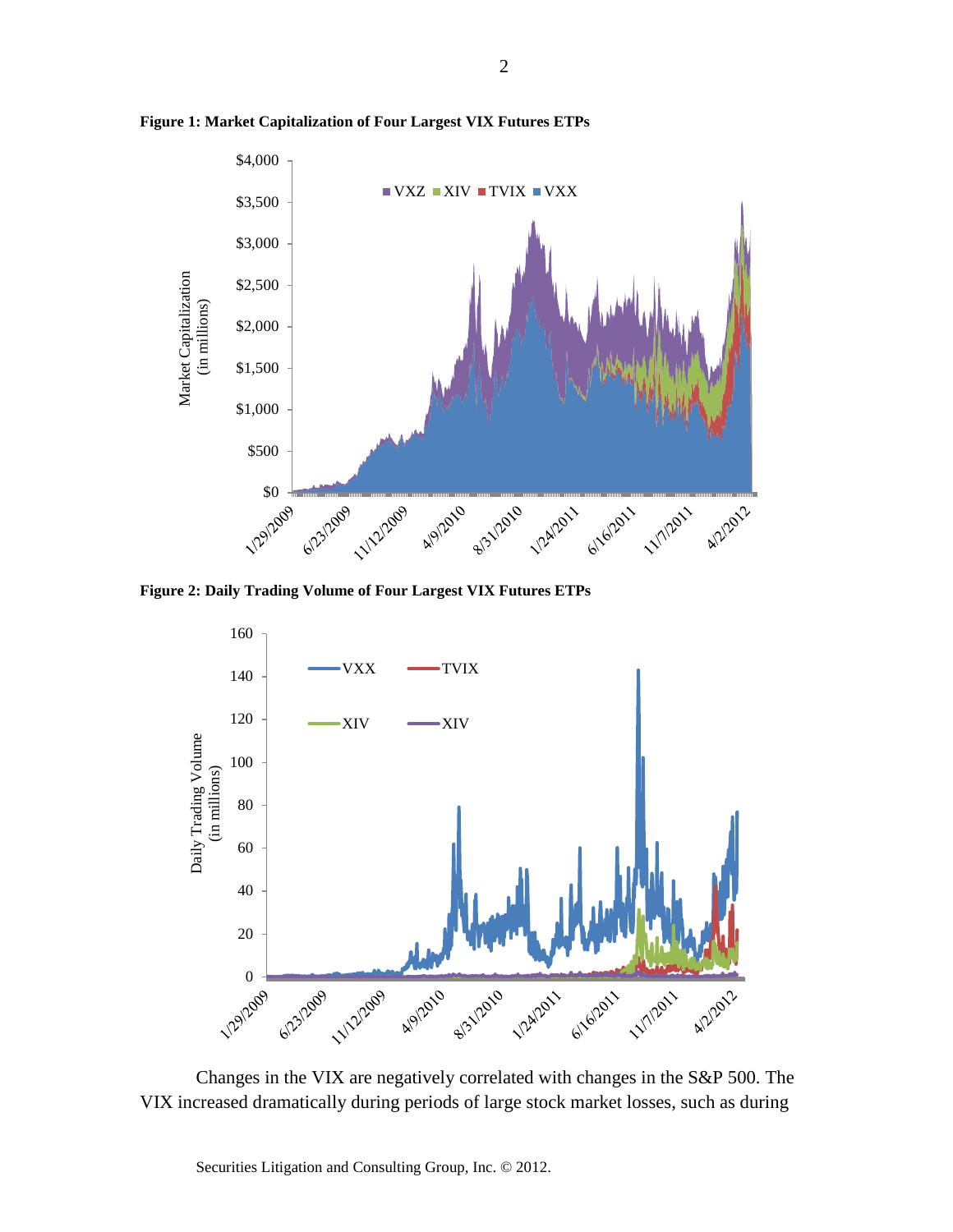the Russian financial crisis of 1998, the tech bubble burst of 2001, and the recent financial crisis of 2008. The correlation between weekly changes in the VIX and weekly changes in the S&P 500 over the period from January 1, 1990 to April 13, 2012 is -0.69. Figure 3 plots the VIX index (right axis) and the S&P index (left axis) and illustrates that the VIX tends to move in the opposite direction to the S&P 500 Index.

**Figure 3: S&P 500 Total Return Index and VIX** *The S&P 500 Total Return Index follows the left axis, and the VIX index follows the right axis.*



The observed negative correlation between the changes in the VIX and changes in the S&P 500 may tempt investors to try to hedge stock portfolios using the VIX. However, since the VIX itself is simply a calculated index value and is not directly investable, investors can only gain exposure to the VIX through futures and options contracts whose payoffs depend on future values of the VIX. VIX futures-based ETPs provide access to the VIX futures market in a convenient exchange-traded form.

Many VIX futures ETPs follow the S&P 500 VIX Futures Index Series, which include both short-term futures indices and medium-term futures indices.<sup>[3](#page-2-0)</sup> Changes in the short-term futures indices mimic the returns from holding a daily rolling position in the first- and second-month VIX futures contracts. Changes in the medium-term futures

<span id="page-2-0"></span>**<sup>3</sup>** There are 30 VIX-related ETPs at the time of writing, and 19 of them track the S&P 500 VIX Futures Index Series.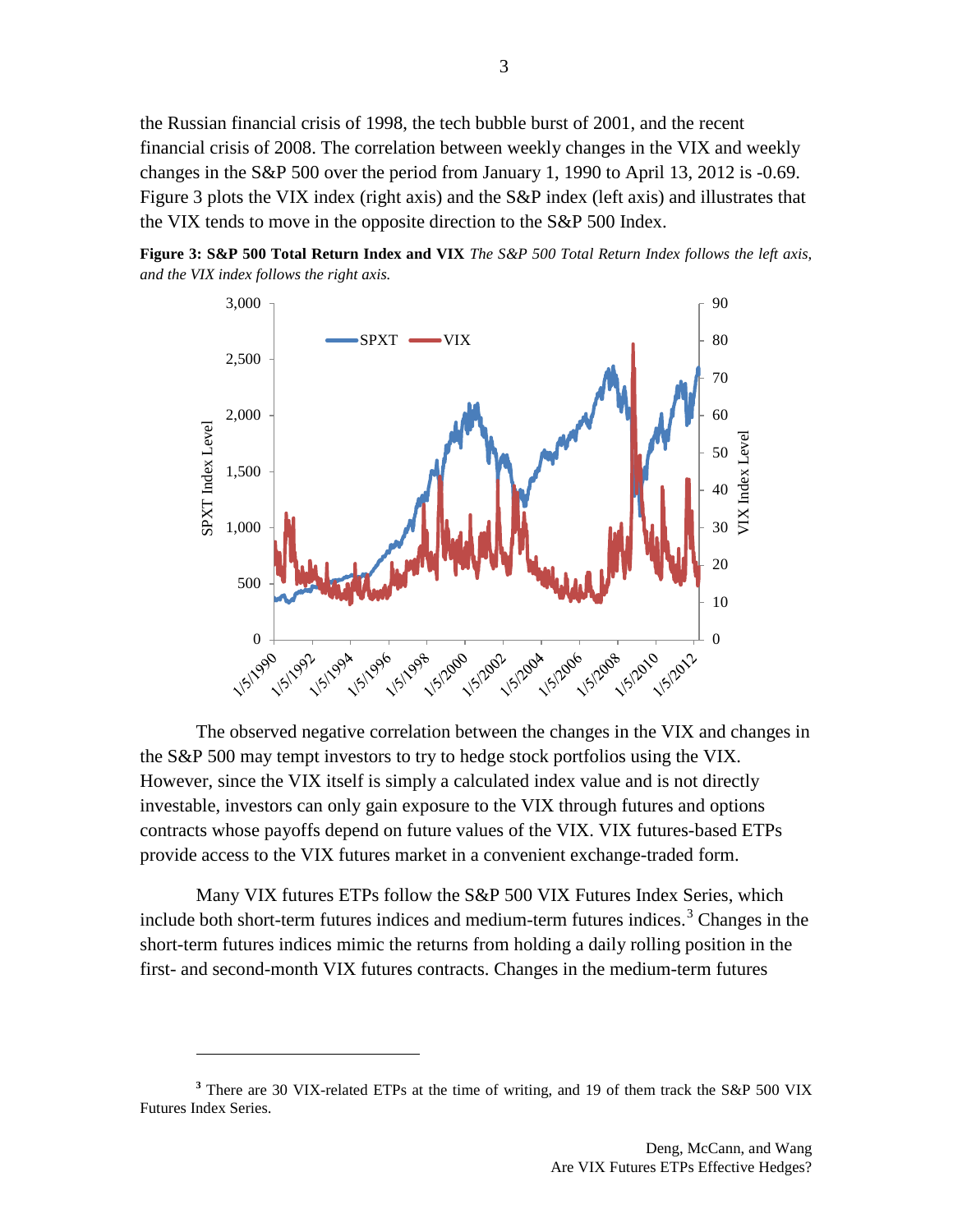indices mimic the return from holding a daily rolling position in the fourth-, fifth-, sixth-and seventh-month VIX futures contracts.<sup>[4](#page-3-0)</sup>

As we will explain later in further detail, VIX futures-based investments are subject to negative roll yields. Roll yield occurs when an investment manager purchases a futures contract and then sells it sometime later as the contract gets closer to expiration and purchases a futures contract with the same initial maturity as the contract just sold. Since the price of longer-dated VIX futures contracts is typically higher than shorterdated VIX futures contracts, the "roll yield" is negative on average and could lead to persistent underperformance of ETPs tracking the VIX future indices compared to the VIX itself.

In this paper, we study whether ETPs which track VIX futures indices are good hedges for stock portfolios. We compute optimal hedge ratios using regression analysis and construct hedged portfolios as in Figlewski (1985). Specifically, we test the effectiveness of the VIX short-term futures indices tracked by ETPs to hedge stock and bond portfolios. Our results show that VIX futures ETPs are generally not very good hedges for stocks.

We also study the ability of VIX futures ETPs to mitigate LETFs' tracking error over long holding periods. Trainor (2011) shows that a simple strategy of holding LETFs when the VIX level is below 20 and then selling them when the VIX level exceeds 20 increases risk-adjusted returns. The VIX signal proposed by Trainor improves riskadjusted returns because LETFs' negative rebalancing and compounding effects over long holding periods are worse during periods of high stock market volatility.<sup>[5](#page-3-1)</sup> Also, since higher stock market volatility is associated with negative returns, avoiding the leveraged ETFs when the VIX is high could increase returns. Rather than use the VIX index as an signal for when to hold or sell LETFs as in Trainor (2011), we test whether direct trades in a VIX futures ETP can hedge the return of LETFs over long holding periods. Our results show that VIX futures ETPs do not effectively hedge LETFs.

Early literature studies the diversification benefit of volatility-related products using variance swaps and spot VIX. For example, Daigler and Rossi (2006) study the effect of adding the VIX index directly in a S&P 500 stock portfolio in a mean-variance efficient portfolio framework. Hafner and Wallmeier (2008) study investment in volatility using variance swaps. They find that the negative volatility risk premium in the U.S. market for the period from 1995 to 2004 leads to short positions in variance swaps

<span id="page-3-1"></span><span id="page-3-0"></span><sup>&</sup>lt;sup>4</sup> Throughout this paper we use the S&P 500 VIX Futures Index Series when we talk about VIX futures indices. There are other indices which model the returns of VIX futures positions, such as Citi Volatility Index Total Return (CVOLT), which combines a rolling mid-term futures strategy with a short position in the S&P 500.

 $5$  Deng and McCann (2012) study this effect in a more theoretical framework.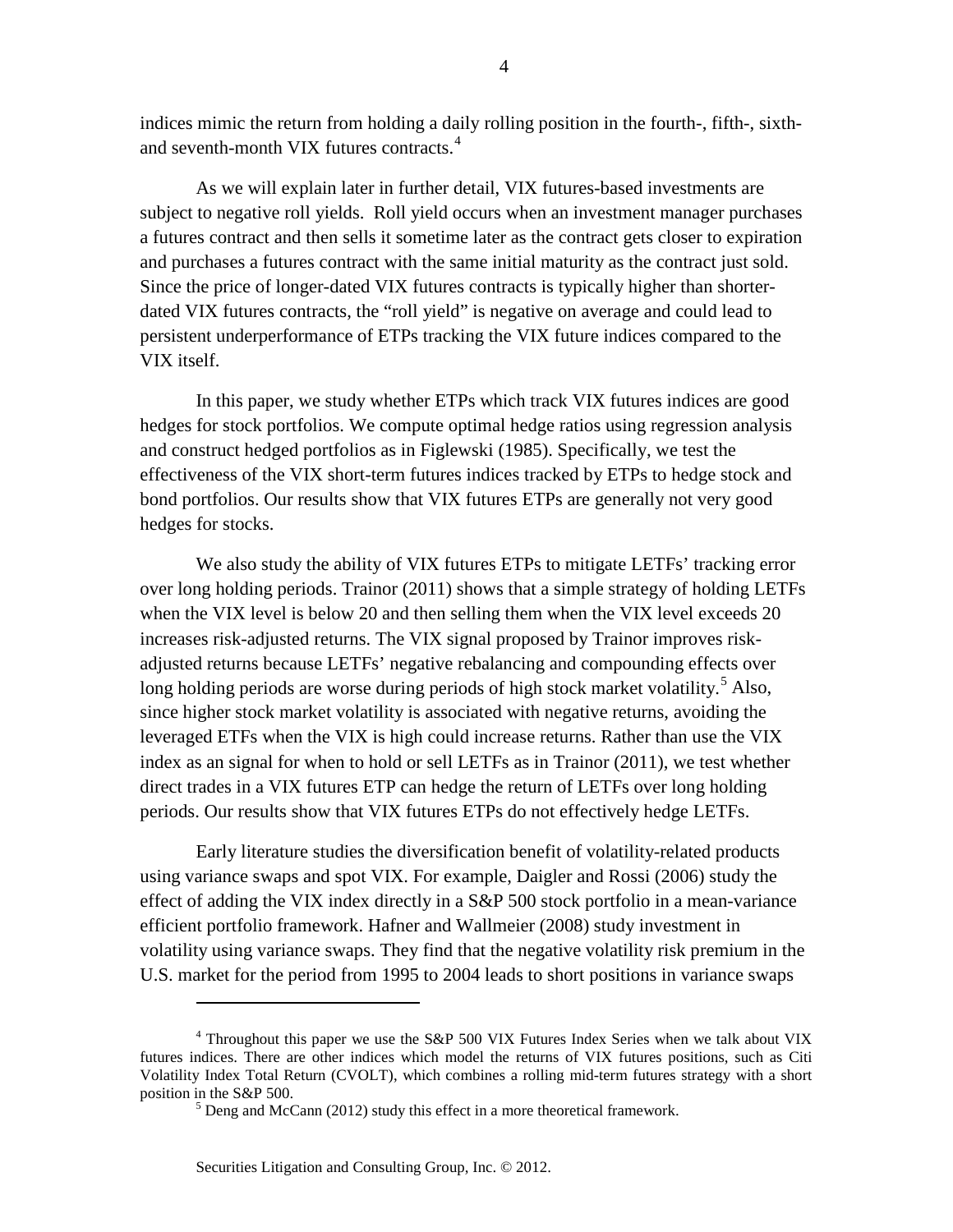in the efficient portfolios. This in turn implies short positions in the stock index as well in the efficient portfolio due to the negative return correlation between the variance swaps and the return index. Dash and Moran (2005) explore the relationship between the VIX index and hedge fund returns. They show that the negative return correlation between the VIX and hedge funds is asymmetric in the sense that when hedge funds have low returns, the correlation is negative; while when hedge funds have high returns, the correlation is positive. They also find that, using standard mean variance analysis, the optimal allocation of the VIX index in efficient portfolios is less than 10%.

Recent literature evaluates VIX futures in the mean variance framework. Chen, Chung and Ho (2010) addresses whether volatility-related assets, including VIX futures, expand the efficient frontier. Using return data of VIX-related assets over the period of 1996 to 2008, they find that adding VIX-related assets to benchmark portfolios can lead to statistically significant expansion of the efficient frontier. Also under a mean variance framework, Alexander and Korovilas (2012 a) show that, unless the investor can reliably predict the future values of the VIX futures indices, holding VIX futures ETPs could only provide diversification benefit to an equity portfolio in periods of high volatility, thereby limiting the diversification benefit of VIX futures ETPs.

Other related studies include Szado (2009), Warren (2012), and Alexander and Korovilas (2012 b). Szado (2009) studies the diversification impact of various VIX exposures for a typical institutional investment portfolio during the 2008 financial crisis with a focus on the latter part of 2008. Not surprisingly, confined to this period, Szado (2009) finds that adding VIX exposures, especially VIX call options could provide some diversification benefit. Warren (2012) finds that potential role for volatility products depends on investors' risk-and-return characteristics. Alexander and Korovilas (2012 b) provide a detailed analysis of VIX futures ETNs. They show that a VIX futures ETN portfolio with a long position in mid-term VIX futures ETNs and a short position in short-term VIX futures ETNs provides better returns in terms of Sharpe ratio, Sortino ratio and the maximum daily loss compared to ETNs tracking VIX futures indices. As we will see below, this result is consistent with our findings.

### **II. VIX Futures and Futures Indices**

The CBOE maintains a set of futures contracts on the VIX expiring each month for the next nine months. The contracts expire each month, on a Wednesday, thirty days before the third Friday of the following month. The contract closest to expiration is referred to as the first-month contract, and later expiring contracts in sequence are second-month contract, third-month contract and so on. The closing prices for the VIX futures contracts on June 15, 2012 are plotted in figure 4. This recent pattern of futures prices increasing with the time to expiration is common.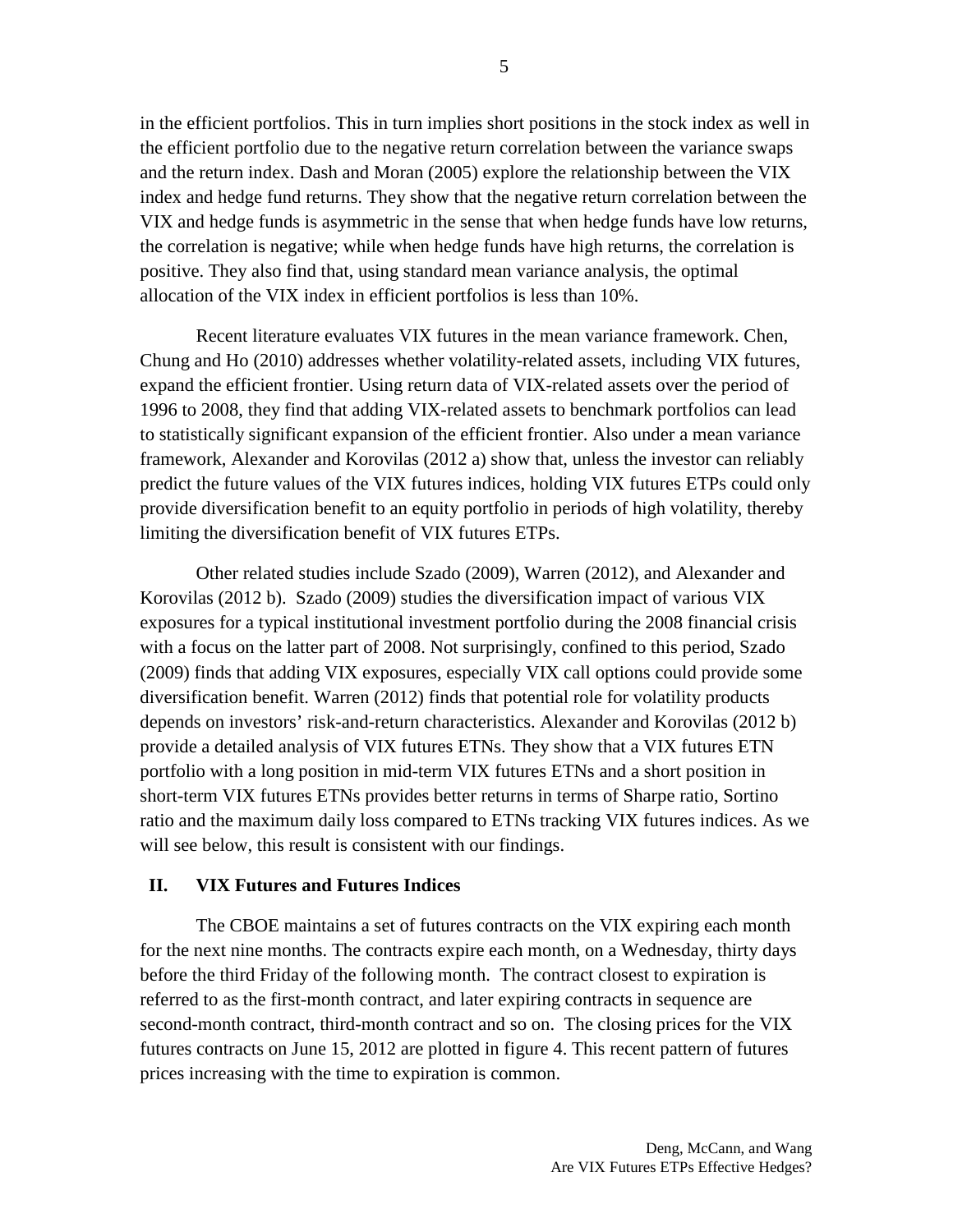

**Figure 4: VIX and VIX Futures on June 15, 2012**

The S&P 500 VIX Short-Term Futures Index Total Returns (SPVXSTR) index estimates the daily returns to a long position in a 30-day VIX futures contract using both the first-month and second-month VIX futures contracts. On each business day *t*, the index value SPVXSTR, depends on its level on the previous day, SPVXSTR $_{t-1}$ , and two return components:

 $SPVXSTR_{t} = SPVXSTR_{t-1} * (1 + FPR_{t} + TBR_{t}),$ 

where *FPR*, is the return of a long position in both the first-month and second-month futures, and *TBR*, is the treasury bill return based on the most recent 91-day US Treasury bill rate. The future position return  $FPR<sub>t</sub>$  is determined by

$$
FPR_t = \frac{w_{1,t} * P_{1,t} + w_{2,t} * P_{2,t}}{w_{1,t-1} * P_{1,t-1} + w_{2,t-1} * P_{2,t-1}} - 1
$$

with  $P_{i,t}$  being the price of the *ith*-month VIX futures contract on day *t*, and  $P_{i,t-1}$  being the price of the *ith*-month VIX futures contract on day *t-1* for *i* being 1 and 2. The weights *w* in the equation above maintain a constant 30-day weighted maturity for the futures positions included in the index. Specifically, the weights on a given day *t* are

$$
w_{1,t} = 100 * \frac{NumOf DaysLeft_t}{TotalNumOf Days_t}
$$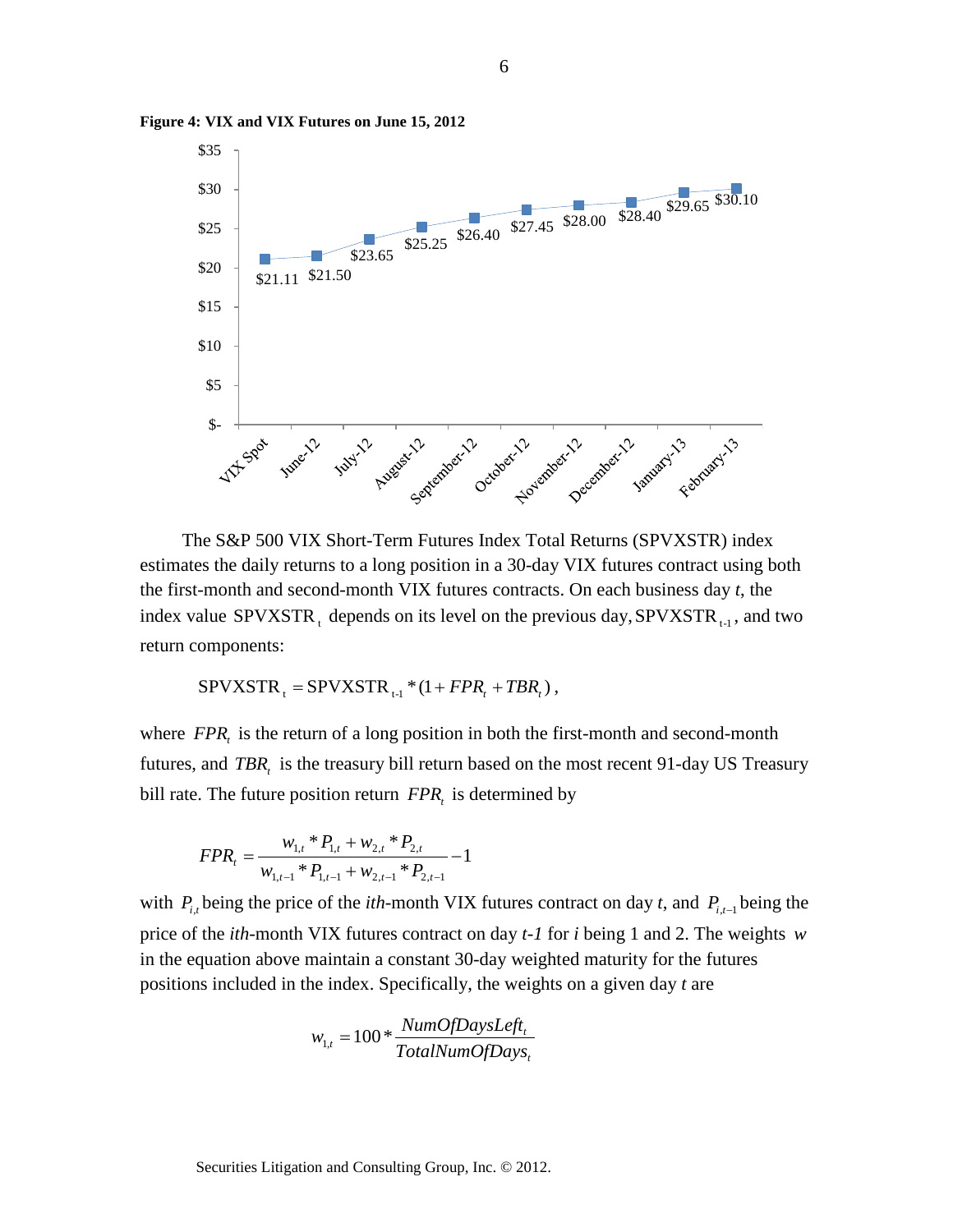$\overline{a}$ 

and 
$$
w_{2,t} = 100 \times \left(1 - \frac{NumOfDaysLeft_t}{TotalNumOfDays_t}\right).
$$

*TotalNumOfDays*, is the total number of business days in a roll-over period, which starts one day prior to the most recent VIX futures contract settlement date and ends before the next VIX futures contract settlement date. *NumOfDaysLeft*, is the number of business days left in the current roll-over period, starting from day *t+1* and ending on the next VIX futures contracts settlement date. Throughout each roll-over period the first-month VIX futures contracts are gradually substituted by the second-month VIX futures and at the end of the current roll period, the only type of futures is the second- month futures which just turn into the first-month futures. After that, new second-month futures will be included in the position.<sup>[6](#page-6-0)</sup>

The SPVXMTR index estimates the daily returns to a long position in a roughly six-month VIX futures contract using the fourth, fifth, sixth and seventh month VIX futures contracts. Every day the index rolls over from the fourth-month contract into the seventh-month contract while keeping the positions in the fifth-month and sixth-month contracts constant. Specifically, the weights in the futures position are:

$$
w_{4,t} = 100 * \frac{NumOfDaySLeft_t}{TotalNumOfDays_t},
$$
  
\n
$$
w_{5,t} = 100,
$$
  
\n
$$
w_{6,t} = 100,
$$
  
\n
$$
w_{7,t} = 100 * \left(1 - \frac{NumOfDaySLeft_t}{TotalNumOfDays_t}\right).
$$

Similar to the SPVXSTR, the SPVXMTR includes interest accrual based on the 91-day US Treasury rate.

The counterparts of the total return indices above excluding the interest accruals are S&P 500 VIX Short-Term Futures Index Excess Return, or SPVXSP, and S&P 500 VIX Mid-Term Futures Index Excess Return, or SPVXMP. The SPVXSP is tracked the largest number of ETPs.

The price of a VIX futures contract typically decreases as the contract gets closer to expiration. As a result, the VIX indices roll-over process continually reflects losses. More precisely, by calculating the value of holding futures contracts that systematically decline in value on average as they age, the futures indices decline in value relative to the

<span id="page-6-0"></span> $6$  For details on the construction of the VIX futures indices see S&P 500 Dynamic VIX Futures Index Methodology, Standard & Poor's, 2011.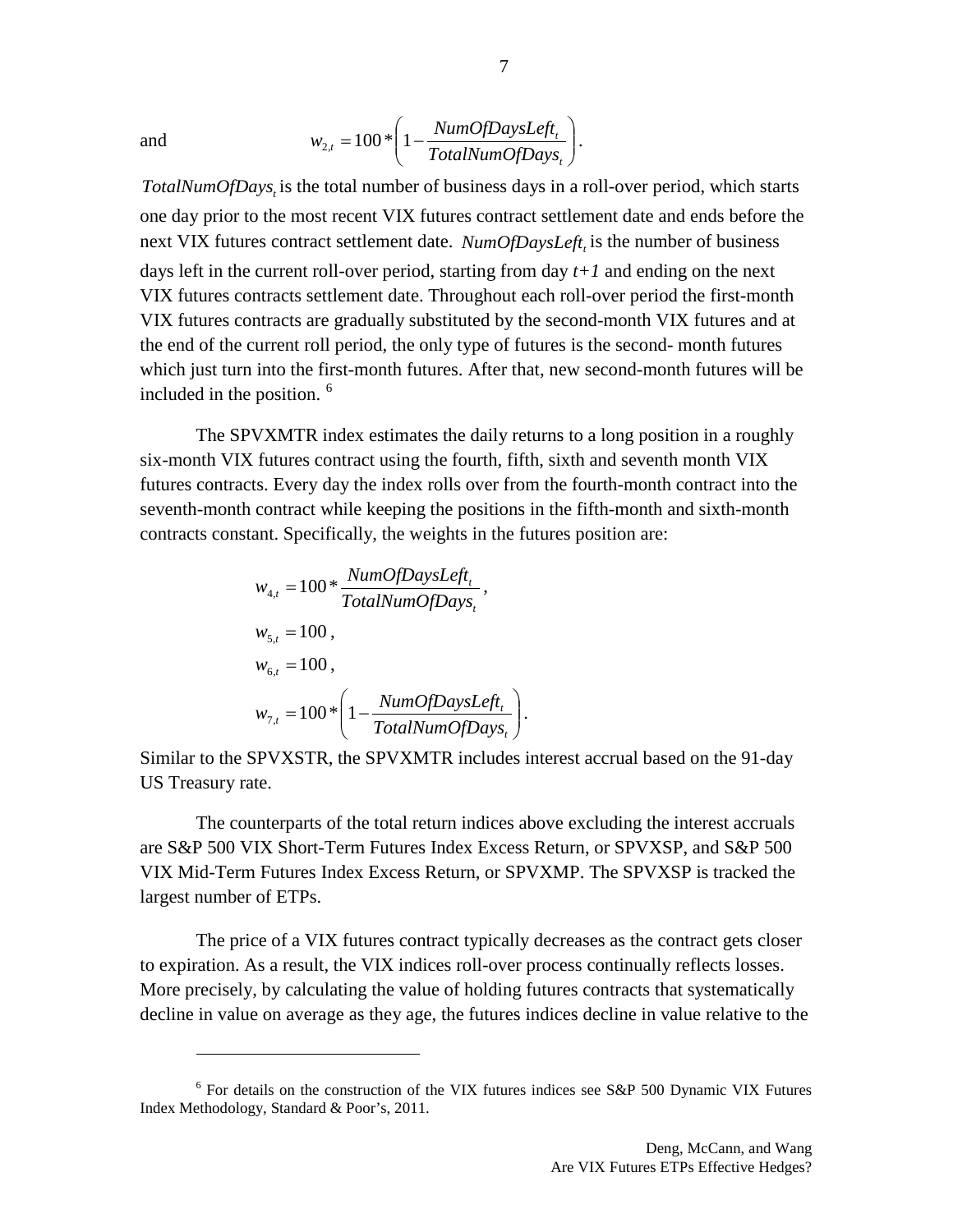VIX spot level. The problem is more severe for the SPVXSP than for the SPVXMP. Table 1 and Table 2 show the basic statistical properties of the VIX, the SPVXSP and the SPVXMP as well as the S&P 500 index ETF SPY based on weekly returns over the period of December 30, 2005 to April 13, 2012.<sup>[7](#page-7-0)</sup> The annualized average increase in the VIX is 62.2%, while the change in the SPVXMP was only 6.4%, and the change in the SPVXSP was negative.

|                        | <b>SPY</b> | VIX    | <b>SPVXSP</b> | <b>SPVXMP</b> |
|------------------------|------------|--------|---------------|---------------|
| Mean (Annualized)      | 0.0567     | 0.6216 | $-0.2131$     | 0.0640        |
| Std.Dev (Annualized)   | 0.2179     | 1.0710 | 0.6412        | 0.3414        |
| <b>Skewness</b>        | $-0.6235$  | 1.3939 | 1.0164        | 0.6292        |
| <b>Excess Kurtosis</b> | 7.1321     | 5.0479 | 2.5095        | 1.5849        |

**Table 1** December 30, 2005 to April 13, 2012

The correlation between the weekly returns of the SPY and changes in the SPVXSP from December 30, 2005 to April 13, 2012 is -0.74; the correlation between the SPY and the SPVXMP over the same time period is -0.68.

| Table 2       |                                                    |        |               |        |  |  |  |
|---------------|----------------------------------------------------|--------|---------------|--------|--|--|--|
|               | Correlations, December 30, $2005 -$ April 13, 2012 |        |               |        |  |  |  |
|               | SPY                                                | VIX.   | <b>SPVXSP</b> | SPVXMP |  |  |  |
| <b>SPY</b>    | 1.0000                                             |        |               |        |  |  |  |
| VIX           | $-0.7207$                                          | 1.0000 |               |        |  |  |  |
| <b>SPVXSP</b> | $-0.7418$                                          | 0.8478 | 1.0000        |        |  |  |  |
| <b>SPVXMP</b> | $-0.6836$                                          | 0.7194 | 0.8860        |        |  |  |  |

Figure 5 depicts the level of the VIX and four VIX futures indices since December 20, 2005. The SPVXSP largely follows its total return counterpart, SPVXSTR. Similarly, the SPVXMP largely follows its total return counterpart, SPVXMTR. Although all the futures indices follow the general trend of the VIX, especially in terms of the spikes in the recent financial crisis, since its inception, the index SPVXSP has declined more than 90%, while the VIX has increased more than  $70\%$ .  $8$ 

<span id="page-7-0"></span><sup>&</sup>lt;sup>7</sup> We choose this period to be consistent with the regression periods in later sections. Before 2006 the VIX futures market was relatively illiquid, but the term structure was constantly upward sloping.

<span id="page-7-1"></span> $8$  For \$100 invested on December 20, 2005, its value on April 13, 2012 is \$7.10 for the SPVXSP index and \$174.71 for the VIX index. The values on April 13, 2012 for SPVXSTR, SPVXMP, and SPVXMTR are \$7.95, \$102.62, and \$114.90 respectively.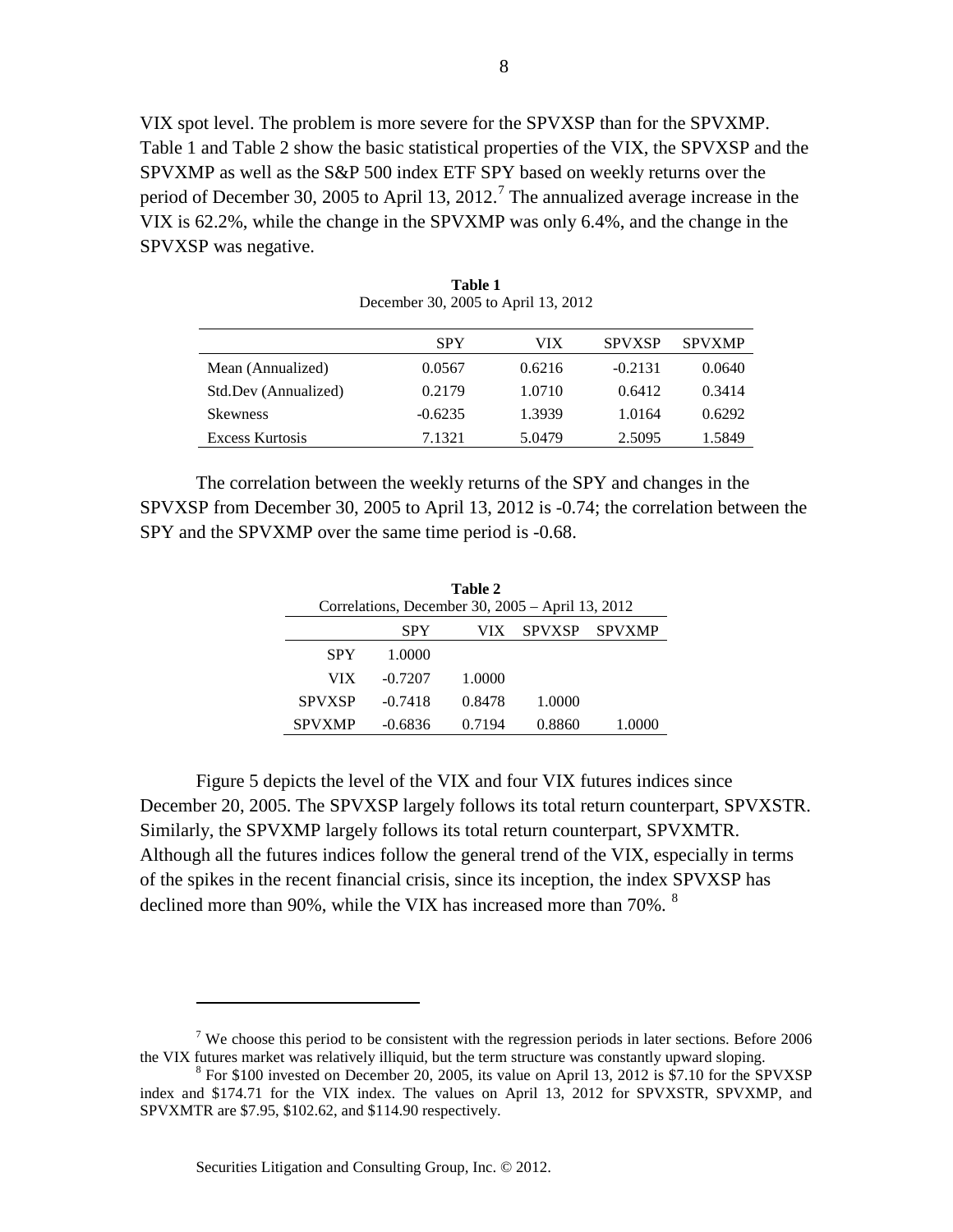

**Figure 5: Evolution of \$100 Invested on December 20, 2005**

The SPVXMP suffers less from the negative roll yield than the SPVXSP index because the price of longer-dated futures contracts tends not to decline as fast with the passage of time as the price of the near-term futures. On the other hand, the correlation between changes in the SPVXMP and the VIX index is weaker than the connection between the SPVXSP and the VIX index.

Although it is hard to quantify the effect of the negative roll yield, the term structure of the VIX futures market can be used as an approximation to illustrate the negative roll yield. Gorton and Rouwenhorst (2005) construct two different portfolios based on the slope of the futures price curve and show that the shape of the curve contains important information on the expected future spot prices. Since its inception in 2004 the VIX futures market terms structure has been mostly upward sloping.

Figure 6 plots the difference of the second-month VIX futures price and the firstmonth VIX futures prices together with the SPVXSP from December 30, 2005 to April 13, 2012. The only time period with prolonged negative difference between the secondmonth futures and the first-month futures occurred during the 2008-2009 financial crisis. This period was also associated with a spike in the SPVXSP. On average, during the sample period, the difference between 2-month futures and 1-month futures is positive more than 75% of the time. <sup>[9](#page-8-0)</sup>

<span id="page-8-0"></span> $9$  Researchers have tried to use mean-reversion theory to explain the fact that the VIX futures term structure was mostly upward-sloping. See Zhu and Lian (2011). The theory proposes that investors in the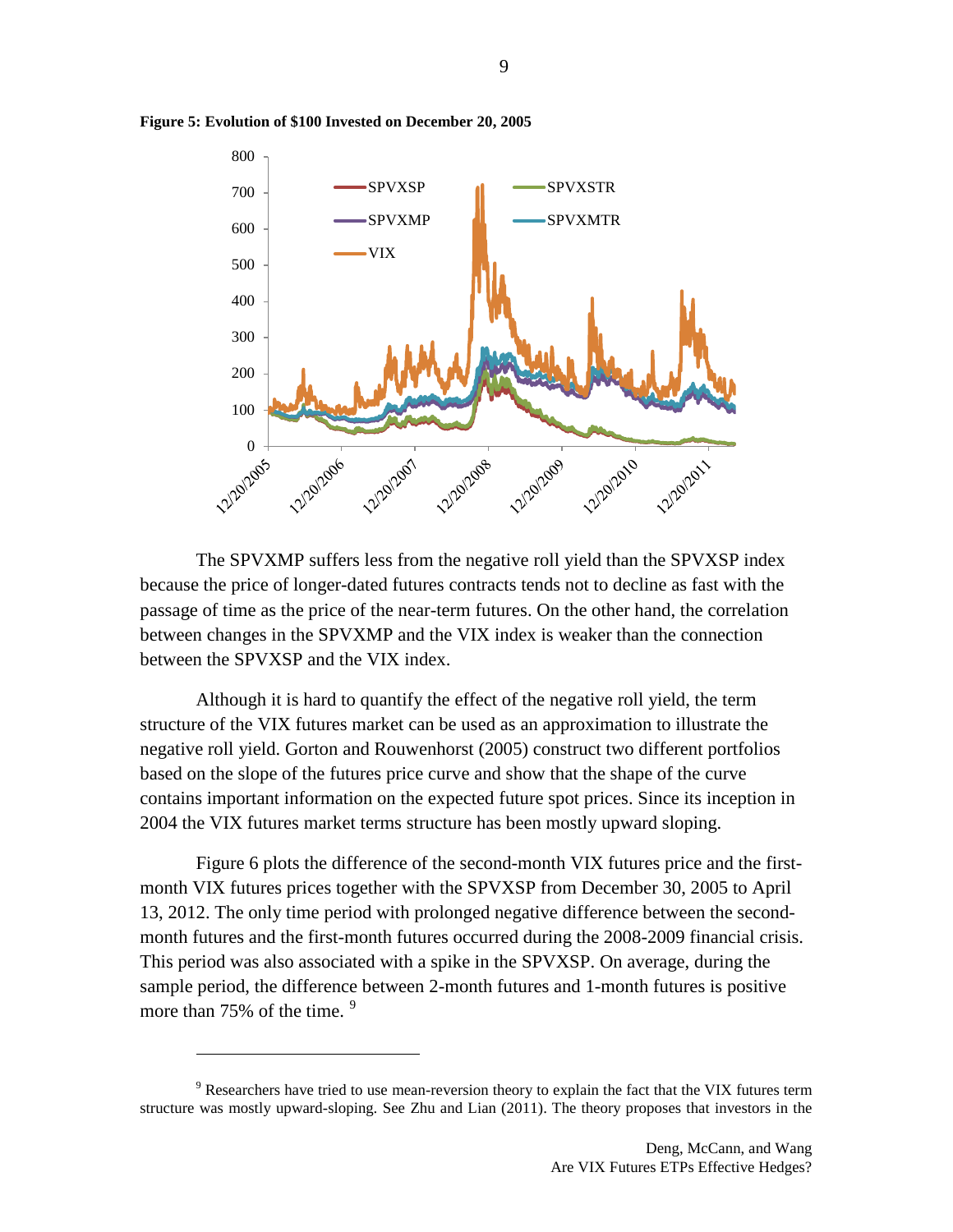#### **Figure 6: Difference of VIX Futures Contract Prices Compared to the SPVXSP Index**

*The difference between the prices of 2-month contracts and 1-month contracts follows the left axis, and the SPVXSP index follows the right axis.*



Figure 7 depicts the price difference between the seventh-month VIX futures and the fourth-month VIX futures together with the SPVXMP index.

**Figure 7: Difference of VIX Futures Contract Prices Compared to the SPVXMP Index**

*The difference between the prices of 7-month contracts and 4-month contracts follows the left axis, and the SPVXMP index follows the right axis.*



VIX futures market expect stock market volatility to revert to a long-term mean, which means the term structure will be downward-sloping when the VIX index is above the long-term mean, and the term structure will be upward-sloping when the VIX index is below the long-term mean.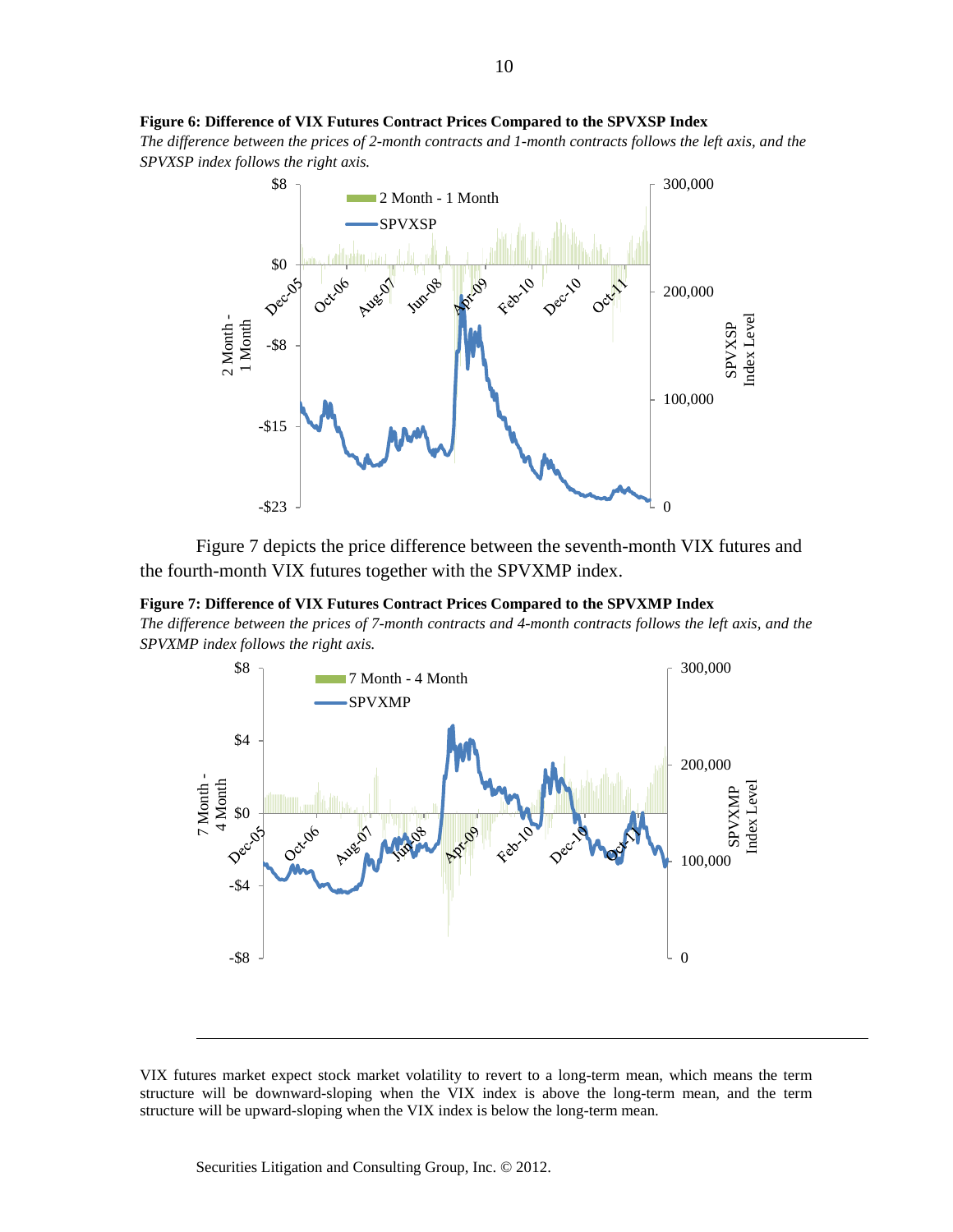The spike in the SPVXMP index in 2008-2009 was associated with the only prolong period when the seventh-month futures price was lower than the fourth-month futures price. Around 64% of the time, the seventh-month futures price was higher than the fourth-month futures price during the period of December 2005 to April 2012. The average price difference between the second-month and the first-month futures price in the period was 0.58, while the average difference between the seventh-month and the fourth-month futures was 0.25. To a certain degree, this explains why the short-term VIX futures indices suffered more severely from the negative roll yield than the mid-term VIX futures indices.

#### **III. VIX Futures ETPs**

 $\overline{a}$ 

The first VIX futures-based ETPs were Barclays' S&P 500 VIX Short-Term Futures ETN (VXX) and iPath S&P 500 VIX Mid-Term Futures ETN (VXZ), both initially issued on January 29, 2009. The underlying index for VXX is the SPVXSTR and the index for VXZ is the SPVXMTR.

Table 3 lists the ETPs which are currently tracking the four VIX futures indices.

| Table 3        |                                                    |  |  |
|----------------|----------------------------------------------------|--|--|
| Index          | ETPs Tracking the Index                            |  |  |
| <b>SPVXSP</b>  | XIV, TVIX, VIIX, XXV, AAVX, IVOP, UVXY, VIXY, SVXY |  |  |
| <b>SPVXMP</b>  | EEVX, ZIV, VIIZ, TVIZ, VIXM                        |  |  |
| <b>SPVXSTR</b> | VXX, VXAA                                          |  |  |
| <b>SPVXMTR</b> | VXZ, VXEE, VZZB                                    |  |  |

Assets in the VXX and VXZ grew quickly and at the time of this writing, these two ETNs are the first and the fourth largest VIX-related ETPs. As we explained before, because first-month VIX futures are often cheaper than second-month VIX futures, VXX faces a daily 'headwind' that creates substantial erosion in value relative to the VIX.<sup>10</sup> VXZ, which tracks the mid-term SPVXMP, also has a daily roll yield which is often negative, although less so compared to VXX.

Several issuers have released inverse ETPs that track effective short positions on the same indices tracked by VXX and VXZ. Barclays issued the first inverse VIX futures ETP, the iPath Inverse S&P 500 VIX Short-Term Futures ETN (XXV) on July 15, 2010. VelocityShares released the Daily Inverse VIX Short-Term and Mid-Term ETNs (XIV and ZIV) in November 2010. Shortly after Barclays issued the iPath Inverse S&P 500

<span id="page-10-0"></span><sup>&</sup>lt;sup>10</sup> Front-month VIX futures are typically only more expensive than second-month VIX futures when the spot VIX level is very high, such as periods of financial turmoil. Under normal circumstances the second-month VIX futures are usually more expensive than the front-month futures.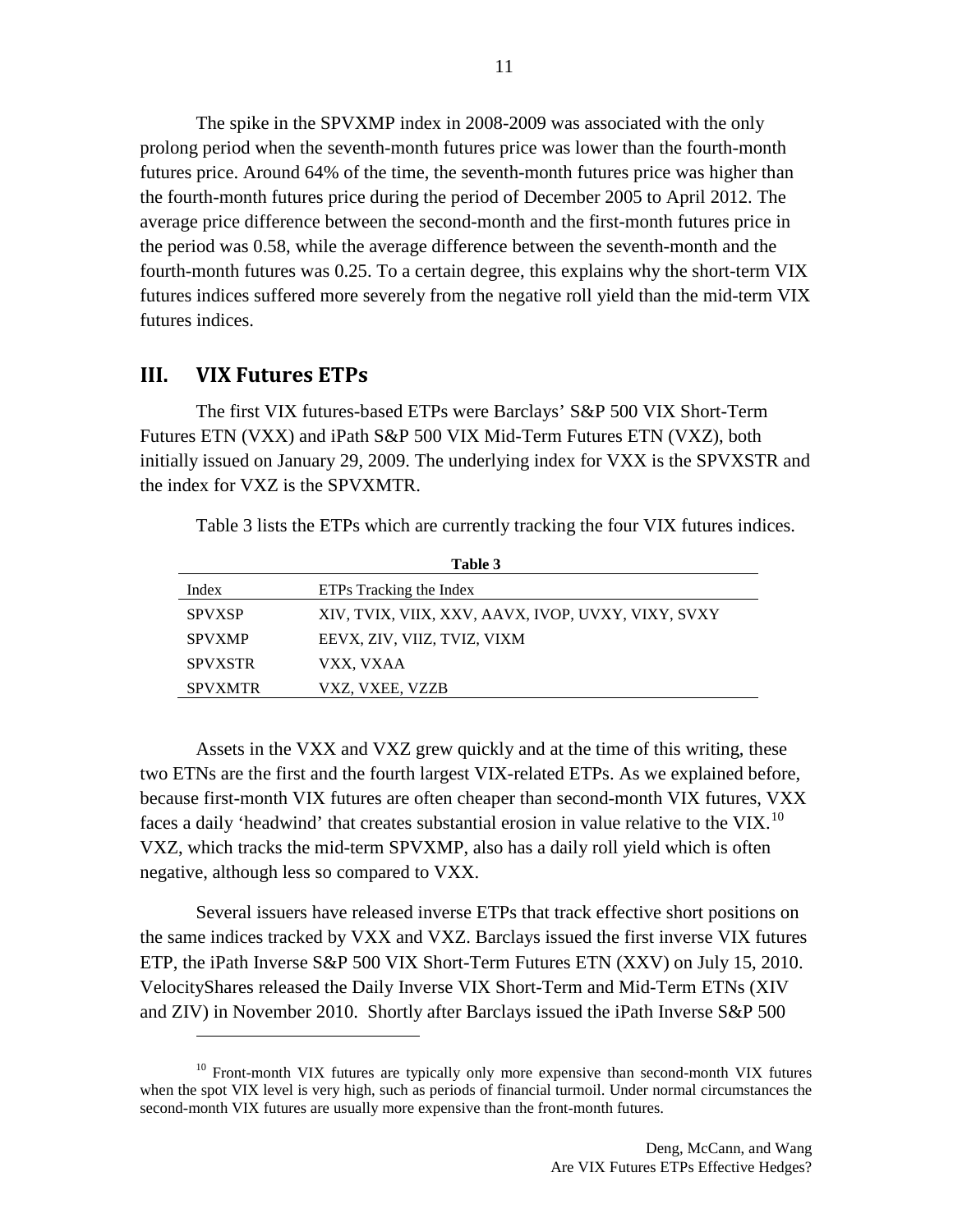VIX Short-Term Futures ETN (IVO) in January 2011, which was similar to XIV in exposure. SVXY, the ProShares Short VIX Short-Term Futures ETF, offered the same strategy but was implemented as an ETF.

There are also leveraged VIX futures-related ETFs whose daily NAV changes equal twice the daily NAV changes of VXX and VXZ. The most actively traded of these has been TVIX, the VelocityShares Daily 2x VIX Short-Term ETN, which rebalances daily to provide constant 2x exposure of SPVXSP, the S&P 500 VIX Short-Term Futures Index Excess Return. Other currently available leveraged VIX futures ETPs include TVIZ, the VelocityShares Daily Inverse VIX Mid-Term ETN, and UVXY, the ProShares Ultra VIX Short-Term Futures ETF.

A substantial portion of investors are holding VIX futures ETPs for long-term purposes rather than short-term speculation. Figure 8 plots an estimate of the holding period of VXX, TVIX, XIV and VXZ since VXX's inception in January 2009.<sup>[11](#page-11-0)</sup>





<span id="page-11-0"></span><sup>&</sup>lt;sup>11</sup> We assume that each share outstanding has the same probability of being traded at any given time, irrespective of its previous trading history. This allows derivation of the distributions of the holding periods given a starting and ending date. Figure 8 depicts the rolling average holding periods over time. For details on this model, see Guedj, Li, and McCann (2010).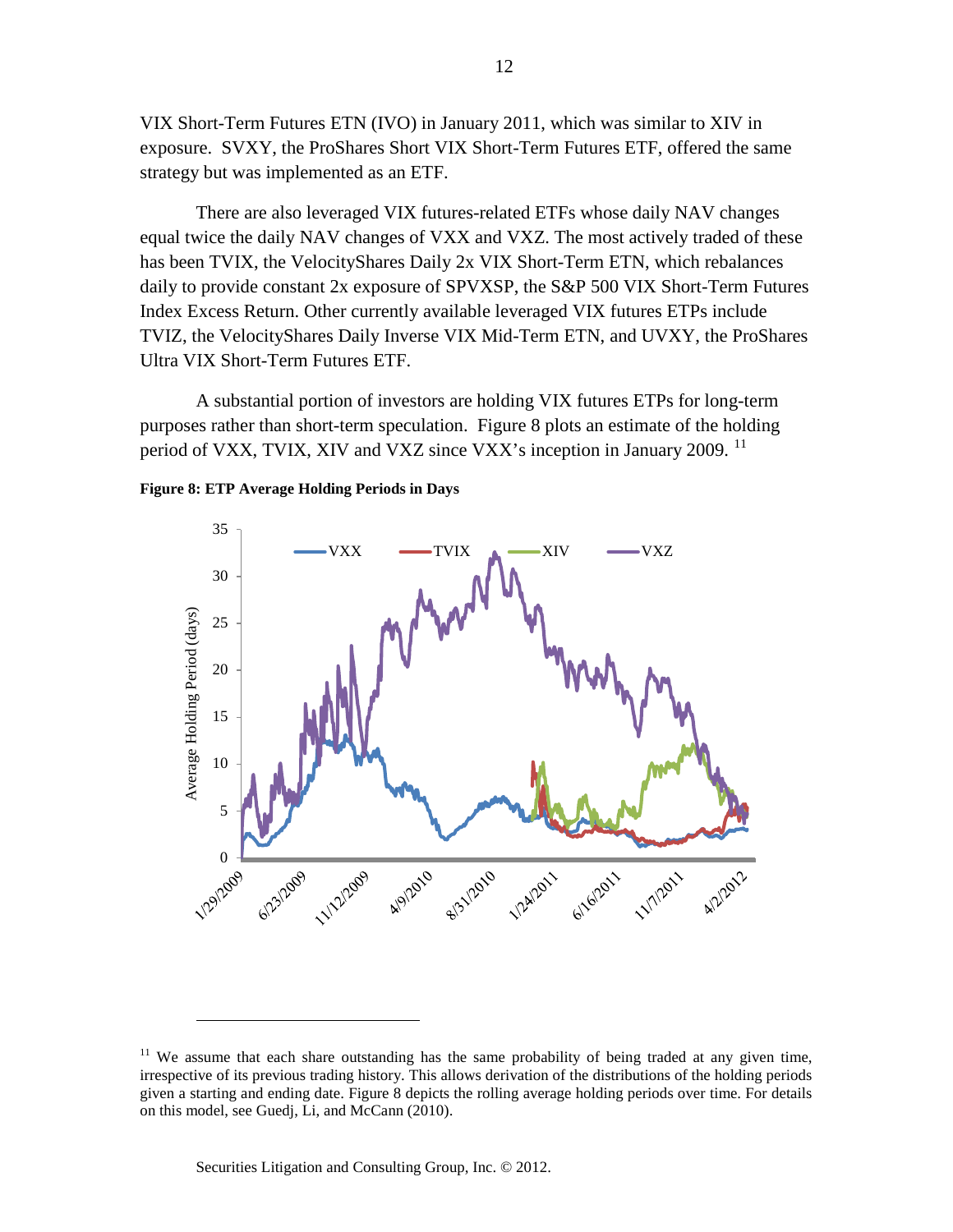#### **IV. Hedging S&P 500 Portfolio Using VIX Futures ETPs**

We evaluate the effectiveness of VIX futures ETPs hedges follows the spot hedging strategy in Gilibeto (1993), Liang, Chatrath and McIntosh (1996), and Liang, Seiler and Chatrach (1998). First, we compute the optimal hedge ratios using a rolling 26 week regression of the total returns of the security to be hedged on the returns of the potential hedges. For example, we use the following regression to examine the effectiveness of the SPVXSP index as a hedge for the S&P 500 total return index.

$$
SP_{1-t} = \alpha_1 + \beta_1 SPVXSP_{1-t} + \varepsilon_{1-t}
$$

where subscript 1 represents the first rolling regression,  $\alpha$  and  $\beta$  are regression coefficients to be estimated, *SP* is the total return of the S&P 500 index, *SPVXSP* is the change in the SPVXSP index, and  $\varepsilon$  is the error term.

The weekly data for this regression starts from December 30, 2005 and ends on April 13, 20[12](#page-12-0).<sup>12</sup> The first rolling regression covers the period of December 30, 2005 to June 23, 2006, the second rolling regression covers the period of January 6, 2006 to June 30, 2006, and so on. The coefficients thus estimated are the hedge ratios proposed by Figlewski (1985), and will be used in constructing the hedged portfolio. Hull (2000) shows that these hedge ratios minimize the portfolio variance.  $^{13}$  $^{13}$  $^{13}$  The hedged return, therefore, is constructed from the formula

$$
HSP_{t+1} = SP_{t+1} - \beta_t SPVXSP_{t+1}
$$

 $\overline{a}$ 

where  $\beta_t$  is estimated from the regression using the previous 26 weeks' data, including week *t*, and *HSP<sub>t+1</sub>* is the return of the hedged portfolio at time  $t+1$ . If an estimated  $\beta$ coefficient is not significant at 10% level, it takes the value of zero in the hedged position. By using a hedge ratio estimated from the previous 26 weeks, the hedged return represents an ex-ante hedging strategy.  $14$ 

We examine the hedging effectiveness of the VIX futures indices on two portfolios in this section. The first is a portfolio 100% invested in the largest S&P 500 ETF, SPY. The second is a combination of stock and bond mutual funds, VTSMX and VBMFX. VTSMX, Vanguard's Total Stock Market Index fund, tracks the MSCI US Broad Market Index, which covers over 99.5% of market capitalization of U.S traded

<span id="page-12-1"></span><span id="page-12-0"></span><sup>&</sup>lt;sup>12</sup> This period starts from the inception of the S&P 500 VIX Futures Indices.<br><sup>13</sup> The estimated value for β equals the ratio of the covariance of the SPVXSP returns and the S&P 500 index returns to the variance of the SPVXSP returns.<br><sup>14</sup> Since the hedging strategy is based on historical data, it is not forward-looking. Even though a

<span id="page-12-2"></span>forward-looking strategy is more desirable theoretically, there is no consensus on proper approach in deriving forward-looking hedging strategies.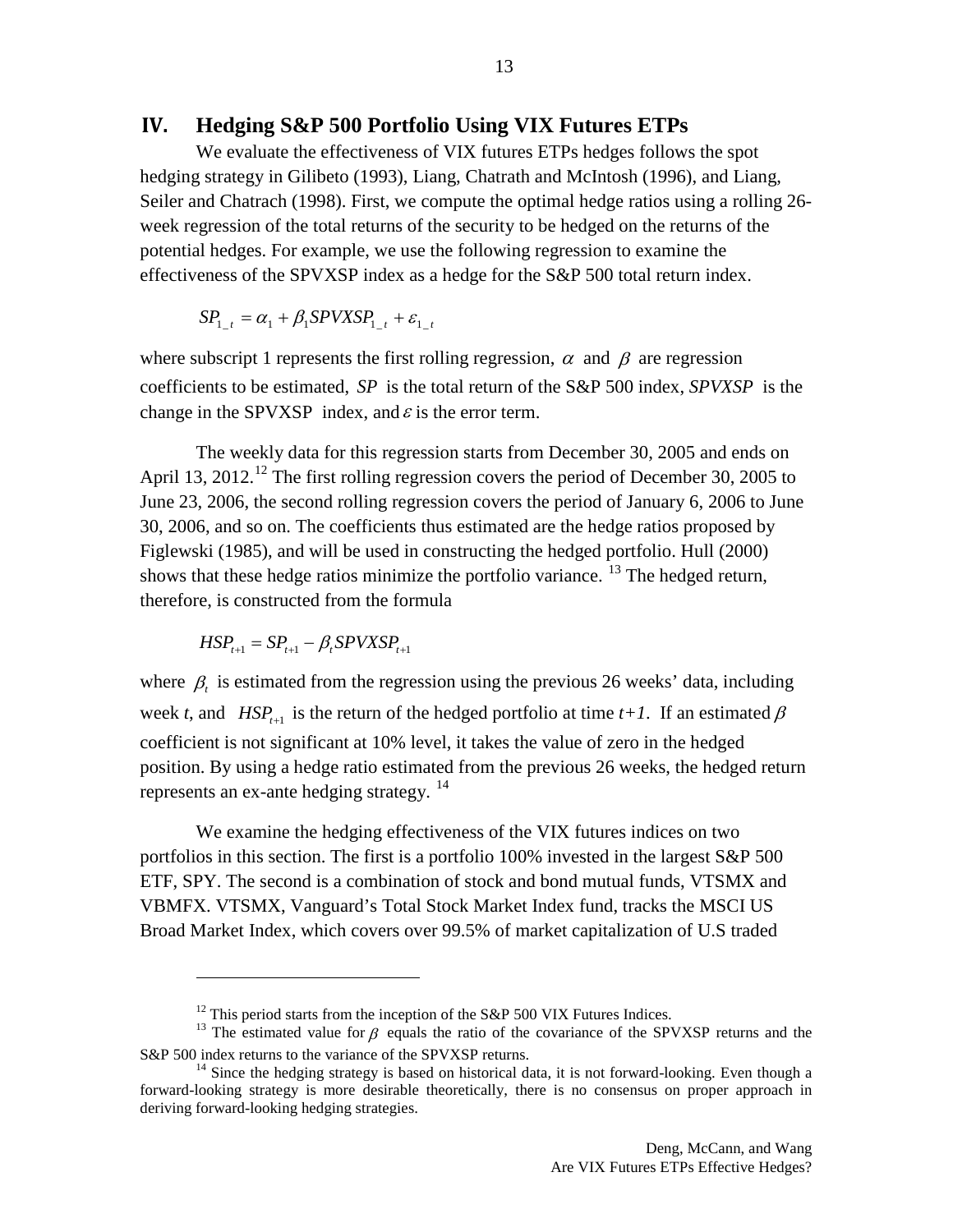stocks. VBMFX, Vanguard's Total Bond Market Index fund, tracks the Barclays Capital U.S. Aggregate Float Adjusted Index. The potential hedges include the SPVXSP and the  $SPVXMP.$ <sup>[15](#page-13-0)</sup>

The mean, standard deviation, and Sharpe ratio for both the unhedged and hedged portfolios for SPY for the period December 30, 2005 to April 13, 2012 are listed in Table  $4<sup>16</sup>$  $4<sup>16</sup>$  $4<sup>16</sup>$  E is the reduction in return variance as a result of the hedge. 56% of the SPY index fund's variance is reduced by including the SPVXSP index. Unfortunately, the SPVXSP, tracked by many VIX futures ETPs either directly or in a leveraged position, substantially lowers the returns of the hedged portfolio and decreases the Sharpe Ratio, suggesting that short-term VIX futures exposure fails to provide a reasonable hedge against general stock market fluctuations. Nearly as much of the SPY index fund's variance, 44%, is reduced by including the SPVXMP index. More importantly, although the SPVXSP index provides some additional variance reduction, it leads to a hedge position with negative average return and negative Sharpe ratio because of SPVXSP's significant negative roll yield. Since most short-term VIX futures ETPs follow either the SPVXSP or the SPVXSTR, this result leads us to question the effectiveness of short-term VIX futures ETPs as an equity hedge. $17$ 

| Table 4                            |            |                              |                              |  |  |  |
|------------------------------------|------------|------------------------------|------------------------------|--|--|--|
| December 30, 2005 – April 13, 2012 |            |                              |                              |  |  |  |
|                                    | <b>SPY</b> | Hedged With<br><b>SPVXSP</b> | Hedged With<br><b>SPVXMP</b> |  |  |  |
| Mean                               | 0.0628     | $-0.0076$                    | 0.1079                       |  |  |  |
| <b>Standard Deviation</b>          | 0.22498    | 0.1491                       | 0.1686                       |  |  |  |
| $E^{18}$                           |            | 0.5604                       | 0.4378                       |  |  |  |
| <b>Sharpe Ratio</b>                | 0.1927     | $-0.1809$                    | 0.5250                       |  |  |  |

The medium-term index, SPVXMP, appears to provide a better hedge than the short-term index, SPVXSP. Although the reduction in variance using SPVXMP as a hedge is only 44%, the hedged position using SPVXMP has higher mean return and Sharpe ratios as well as reduced volatilities. Indeed, as Alexander and Korovilas (2012 b)

<span id="page-13-0"></span><sup>&</sup>lt;sup>15</sup> We use the VIX futures indices instead of the VIX futures ETPs directly because VIX futures ETPS only came into existence in 2009, thus significantly limiting the number of sample points in the regression. Because the S&P 500 VIX Futures Total Return indices track their excess return counterparts closely, we only present the results for the excess return indices.

<span id="page-13-1"></span> $16$  To compute the Sharpe ratio, we use 7-day LIBOR rate as a proxy for the riskless interest rate. All the results in the next two sections, including the mean, the standard deviation and the Sharpe ratio of the returns are annualized.<br><sup>17</sup> The regression result of using VIX to hedge against fluctuations in SPY shows an improvement

<span id="page-13-2"></span>of Sharpe Ratio from 0.19 for the unhedged portfolio to 0.54 for the hedged portfolio. The reduction of variance amounts to 58%. Overall, the VIX index is a better hedge to a standard stock portfolio than the VIX futures indices. Unfortunately, as we mentioned before, the VIX index is not directly investable.<br><sup>18</sup> E is a measure of the reduction in return variances and is defined as  $1$ -var(HR)/var(UHR),

<span id="page-13-3"></span>where HR is the return on the hedged position and UHR is the return on the unhedged position.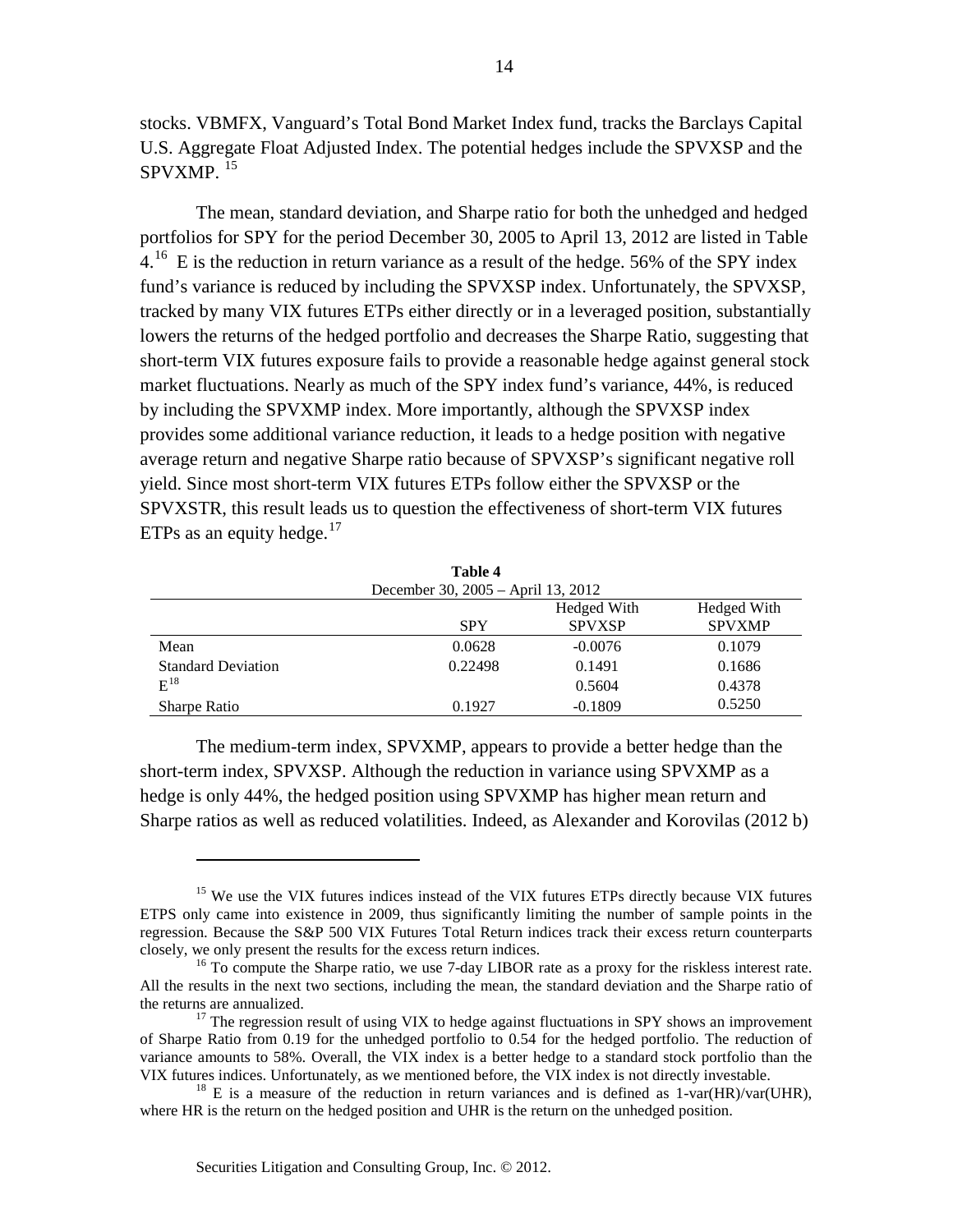has shown, a portfolio with positive exposure to medium-term VIX futures ETNs and negative exposure to short-term VIX futures ETNs could be a good diversifier for stock and bond portfolios.

Table 5 reports statistics of unhedged and hedged positions on different combinations of stocks and bonds. The stock portfolio is represented by VTSMX, the Vanguard Total Stock Market Index fund. The fund tracks the MSCI US Broad Market Index, which represents over 99.5% of market capitalization of U.S traded stocks. The bond portfolio is represented by VBMFX, the Vanguard Total Bond Market Index fund, which tracks the Barclays Capital U.S. Aggregate Float Adjusted Index.

|                               | Unhedged | <b>Hedged Using</b> | <b>Hedged Using</b> |
|-------------------------------|----------|---------------------|---------------------|
|                               | Returns  | <b>SPVXSP</b>       | <b>SPVXMP</b>       |
| Panel A: 100% VTSMX           |          |                     |                     |
| Mean                          | 0.0678   | $-0.0072$           | 0.1129              |
| <b>Standard Deviation</b>     | 0.2274   | 0.1467              | 0.1653              |
| E                             |          | 0.5838              | 0.4716              |
| Sharpe Ratio                  | 0.2129   | $-0.1813$           | 0.5654              |
| Panel B: 80% VTSMX, 20% VBMFX |          |                     |                     |
| Mean                          | 0.0675   | 0.0074              | 0.1013              |
| <b>Standard Deviation</b>     | 0.1805   | 0.1169              | 0.1323              |
| E                             |          | 0.5810              | 0.4631              |
| Sharpe Ratio                  | 0.2661   | $-0.1029$           | 0.6189              |
| Panel C: 60% VTSMX, 40% VBMFX |          |                     |                     |
| Mean                          | 0.0672   | 0.0220              | 0.0911              |
| <b>Standard Deviation</b>     | 0.1343   | 0.0880              | 0.0998              |
| E                             |          | 0.5705              | 0.4479              |
| Sharpe Ratio                  | 0.3550   | 0.0290              | 0.7185              |
| Panel D: 40% VTSMX, 60% VBMFX |          |                     |                     |
| Mean                          | 0.0668   | 0.0365              | 0.0803              |
| <b>Standard Deviation</b>     | 0.0896   | 0.0615              | 0.0693              |
| E                             |          | 0.5287              | 0.4012              |
| Sharpe Ratio                  | 0.5278   | 0.2781              | 0.8771              |

**Table 5** December 30, 2005 – April 13, 2012

As the weight of the bond position increases, the return of both the unhedged position and the hedged position using SPVXMP, the mid-term VIX Futures Index, decreases. Interestingly, the hedged position using the short term SPVXSP index tends to have increasing returns as the portfolio assigns more weight to the bond portfolio due to the futures index's low returns. The risk reduction using the SPVXSP index for the mixed portfolios declines as the stock allocation decreases and the bond allocation rises. However, just as in the case of hedging SPY, all the hedged positions for stock-bond combinations using the SPVXSP produce relatively low portfolio average returns and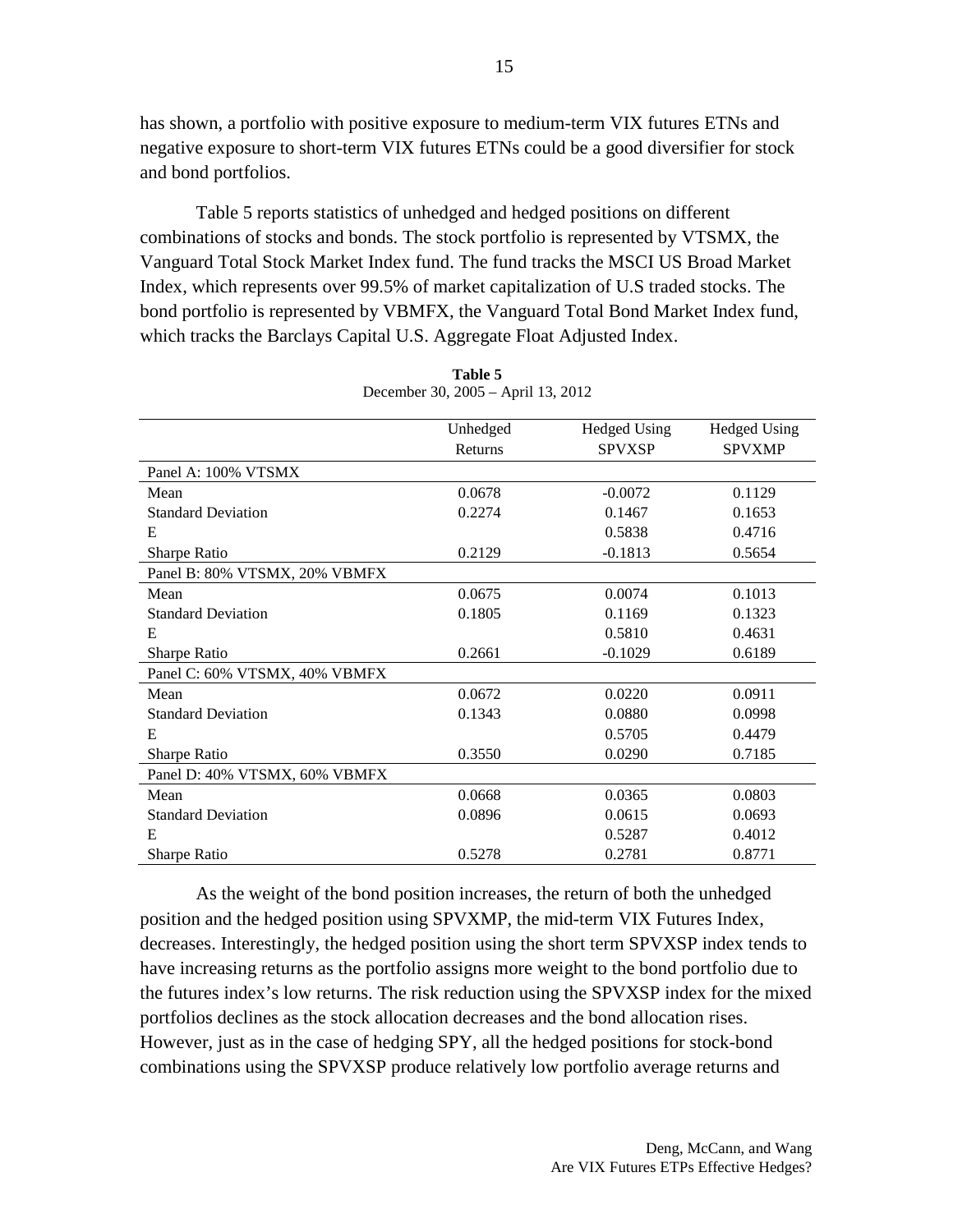negative Sharpe ratios. This illustrates that the ETPs based on the short-term VIX futures index are not ideal hedges.

#### **V. Hedging LETFs Using VIX Futures ETPs**

Leveraged ETFs amplify or reverse the daily returns of an underlying index. For example, a 2x leveraged ETF will have daily returns which are twice the index's returns, ignoring fees and other sources of tracking error. At the end of each day the ETF manager rebalances the fund's derivatives portfolio to re-establish the target leverage. For leveraged funds this means increasing market exposure at the end of days on which the market was up and decreasing exposure after days when the market was down. As a result of this so-called 'compounding' effect – really a 'rebalancing' effect – a buy-andhold strategy over longer than a day experiences tracking error and can lead large absolute losses even if the underlying index does not decline.<sup>[19](#page-15-0)</sup> In fact, Cheng and Madhaven (2009) and Avellaneda and Zhang (2010) develop the following relationship between an LETF's return and the return of its underlying index for a long holding period in a continuous time framework:

$$
1 + R_t^L = (1 + R_t^I)^x \exp(\frac{x - x^2}{2} \sigma^2 t)
$$

where  $R_t^L$  and  $R_t^I$  are the holding period returns of the LETF and the underlying index from time *0* to *t*,  $\sigma$  denotes the volatility of the underlying index, and *x* is the leverage factor which usually takes the value of  $+2$ ,  $+3$ ,  $-1$ ,  $-2$ , or  $-3$ .

One proposed approach to mitigate such compounding effects is using the VIX index as a 'holding' indicator. Specifically, Trainor (2011) shows that a buy-and-hold strategy in LETFs combined with selling LETFs when the VIX level exceeds 20 generate higher returns than stock portfolios without LETFs. This increased return comes from two sources: first, high realized volatility magnifies the LETFs' negative rebalancing effects; second, high realized volatility is usually associated with negative returns. To the extent VIX is a useful predictor of future realized volatility, VIX futures ETPs may be used as a hedge against the detrimental fluctuations in LETFs if the hedge ratios could be dynamically adjusted over time. In this section we study the effectiveness of such hedging strategy.

We compiled weekly return data for the six largest leveraged ETFs by total assets with inception dates on or before July 21, 2006. The 2x LETF SSO and -2x LETF SDS both track the S&P 500 index, the 2x LETF QLD and -2x LETF QID track the NASDAQ-100 Index, while the 2x LETF DDM and -2x LETF DXD track the Dow Jones Industrial Average index. The total assets of the six funds exceed \$4.9 billion.

<span id="page-15-0"></span> $19$  See Guedj, Li, and McCann (2010).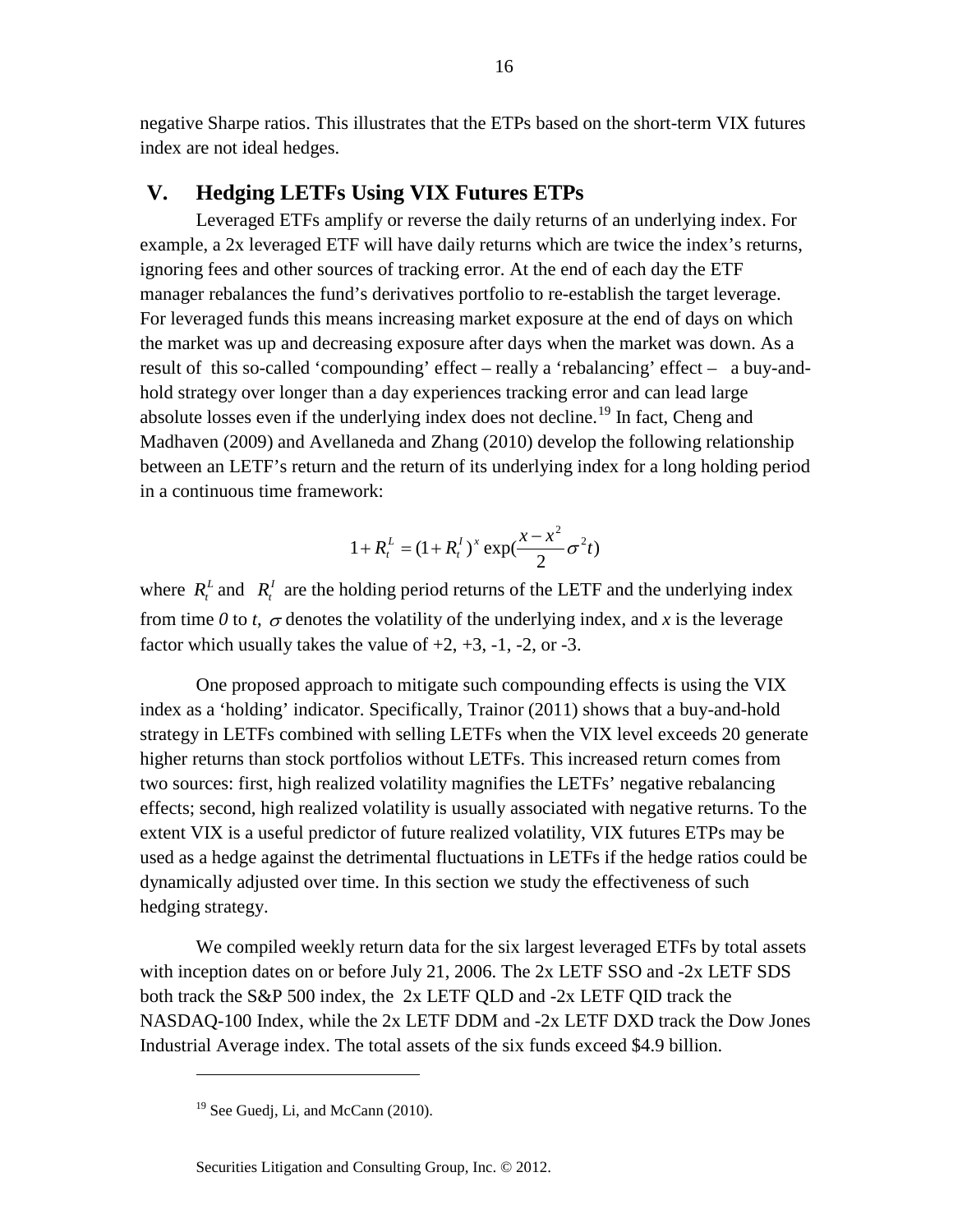Table 6 reports the result of employing the SPVXSP to hedge an LETF. In general the VIX, if it could be traded, would be a very effective hedge: the hedged position using the rolling optimal hedge ratio with the VIX would reduce variance by 92% across the six funds. For the 2x leveraged ETF SSO, QLD and DDM up to 99% of variation in returns would be reduced by using the VIX index as a hedge. However, the SPVXSP only achieves 55% reduction in variance on average and inclusion of the SPVXSP significantly reduces observed returns.

| Table 6         |                           |                                |                    |                                 |                                 |
|-----------------|---------------------------|--------------------------------|--------------------|---------------------------------|---------------------------------|
|                 |                           | July 21, 2006 - April 13, 2012 |                    |                                 |                                 |
| Leverage: $+2x$ |                           | Unhedged<br><b>LETF</b>        | Hedged With<br>VIX | Hedged<br>With<br><b>SPVXSP</b> | Hedged<br>With<br><b>SPVXMP</b> |
| SSO             |                           |                                |                    |                                 |                                 |
|                 | Mean                      | 0.0372                         | $-0.0505$          | $-0.0666$                       | 0.1548                          |
|                 | <b>Standard Deviation</b> | 0.4588                         | 0.0377             | 0.2986                          | 0.3319                          |
|                 | E                         |                                | 0.9933             | 0.5765                          | 0.4768                          |
|                 | Sharpe Ratio              | 0.0465                         | $-1.7459$          | $-0.2761$                       | 0.4187                          |
| <b>QLD</b>      |                           |                                |                    |                                 |                                 |
|                 | Mean                      | 0.1717                         | 0.1275             | 0.1226                          | 0.3158                          |
|                 | <b>Standard Deviation</b> | 0.4768                         | 0.2008             | 0.3213                          | 0.3535                          |
|                 | E                         |                                | 0.8226             | 0.5461                          | 0.4504                          |
|                 | Sharpe Ratio              | 0.3266                         | 0.5555             | 0.3323                          | 0.8484                          |
| <b>DDM</b>      |                           |                                |                    |                                 |                                 |
|                 | Mean                      | 0.0652                         | 0.0011             | $-0.0100$                       | 0.1894                          |
|                 | <b>Standard Deviation</b> | 0.4183                         | 0.0932             | 0.2829                          | 0.3114                          |
|                 | E                         |                                | 0.9504             | 0.5426                          | 0.4456                          |
|                 | Sharpe Ratio              | 0.1179                         | $-0.1586$          | $-0.0914$                       | 0.5573                          |
| Leverage: $-2x$ |                           |                                |                    |                                 |                                 |
| <b>SDS</b>      |                           |                                |                    |                                 |                                 |
|                 | Mean                      | $-0.0926$                      | $-0.0068$          | $-0.0003$                       | $-0.2242$                       |
|                 | <b>Standard Deviation</b> | 0.4656                         | 0.0752             | 0.3175                          | 0.3564                          |
|                 | E                         |                                | 0.9739             | 0.5351                          | 0.4142                          |
|                 | Sharpe Ratio              | $-0.2330$                      | $-0.3026$          | $-0.0508$                       | $-0.6738$                       |
| QID             |                           |                                |                    |                                 |                                 |
|                 | Mean                      | $-0.2375$                      | $-0.1919$          | $-0.1827$                       | $-0.3784$                       |
|                 | <b>Standard Deviation</b> | 0.4811                         | 0.1971             | 0.3371                          | 0.3724                          |
|                 | E                         |                                | 0.8321             | 0.5091                          | 0.4010                          |
|                 | Sharpe Ratio              | $-0.5269$                      | $-1.0543$          | $-0.5889$                       | $-1.0589$                       |
| <b>DXD</b>      |                           |                                |                    |                                 |                                 |
|                 | Mean                      | $-0.1165$                      | $-0.0561$          | $-0.0491$                       | $-0.2410$                       |
|                 | <b>Standard Deviation</b> | 0.4229                         | 0.1069             | 0.3025                          | 0.3347                          |
|                 | E                         |                                | 0.9361             | 0.4882                          | 0.3735                          |
|                 | Sharpe Ratio              | $-0.3132$                      | $-0.6737$          | $-0.2146$                       | $-0.7673$                       |

The three leveraged ETFs hedged with the SPVXSP have lower average returns than the unhedged ETFs but the three inverse ETFs hedged with the SPVXSP have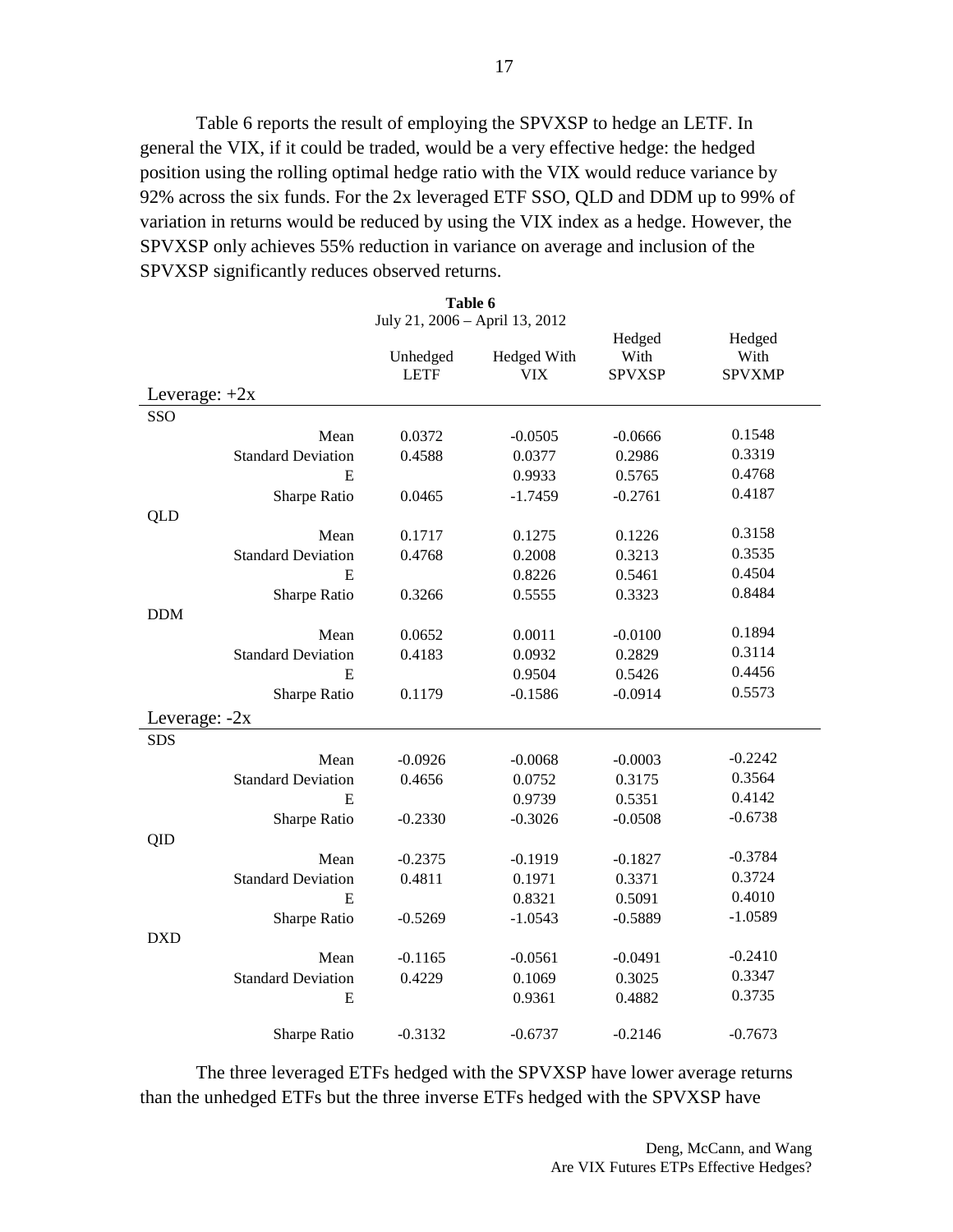higher average returns than the unhedged ETFs This shows that although the VIX index would be a hedge for certain LETFs if the VIX were it investable, the SPVXSP is a poor hedge. The SPVXMP provides a good hedge for 2x leveraged funds, but a poor hedge for -2x leveraged funds.

# **VI. Other Hedging Strategies**

We explore alternative hedging strategies in addition to the rolling hedge ratio strategy employed in the previous two sections. First, we use a naïve hedge ratio of 0.6 for both the VIX index and the SPVXSP index. This means in the context of hedging the S&P 500 Stock Total Return Index with the VIX, we use the following formula:

$$
HSP_{t+1} = SP_{t+1} - 0.6 * VIX_{t+1}
$$

where  $HSP_{t+1}$  is the return of the hedged portfolio at time  $t+1$ . The same experiment is also run for a constant hedge ratio of 0.2. In both cases, both the VIX and the SPVXSP index were completely ineffective as hedging instruments: the variances of the hedged portfolios are always larger than the variances of the unhedged portfolios. This shows that without a dynamic hedging strategy, an investor who just bought certain portion of VIX futures ETPs in the hope of hedging against stock market movement may well increase the volatility of his or her portfolio.

The positions hypothetically hedged with the VIX often produce higher standard deviations than those using the SPVXSP because the VIX is more volatile than the SPVXSP. Table 7 shows the result in the naïve hedge ratio case.

**Table 7**

| July 21, 2006 – April 13, 2012 |          |           |           |             |             |  |  |
|--------------------------------|----------|-----------|-----------|-------------|-------------|--|--|
| <b>VTSMX</b><br>100%           |          |           |           |             |             |  |  |
|                                | Unhedged | 0.6, VIX  | 0.2, VIX  | 0.6, SPVXSP | 0.2, SPVXSP |  |  |
| Mean                           | 0.0698   | $-0.2559$ | $-0.0388$ | 0.2153      | 0.1183      |  |  |
| <b>Standard Deviation</b>      | 0.2280   | 0.8282    | 0.4118    | 0.5870      | 0.3387      |  |  |
| Sharpe Ratio                   | 0.2223   | $-0.3320$ | $-0.1404$ | 0.3341      | 0.2928      |  |  |
| 60% VTSMX and 40% VBMFX        |          |           |           |             |             |  |  |
| Mean                           | 0.0677   | $-0.2581$ | $-0.0409$ | 0.2132      | 0.1162      |  |  |
| <b>Standard Deviation</b>      | 0.1346   | 0.7498    | 0.3252    | 0.5037      | 0.2487      |  |  |
| Sharpe Ratio                   | 0.3604   | $-0.3695$ | $-0.1843$ | 0.3851      | 0.3900      |  |  |

We also examine the VIX index as a trade indicator of the general market volatility, similar to the strategy proposed in Trainor (2011), adopting the following rule: if the VIX level in the previous period is larger than 20, no hedge is used; otherwise either the VIX index or the SPVXSP index is used as a hedge with a constant ratio of 0.6 or 0.2. The result based on a weekly dataset is reported in Table 8.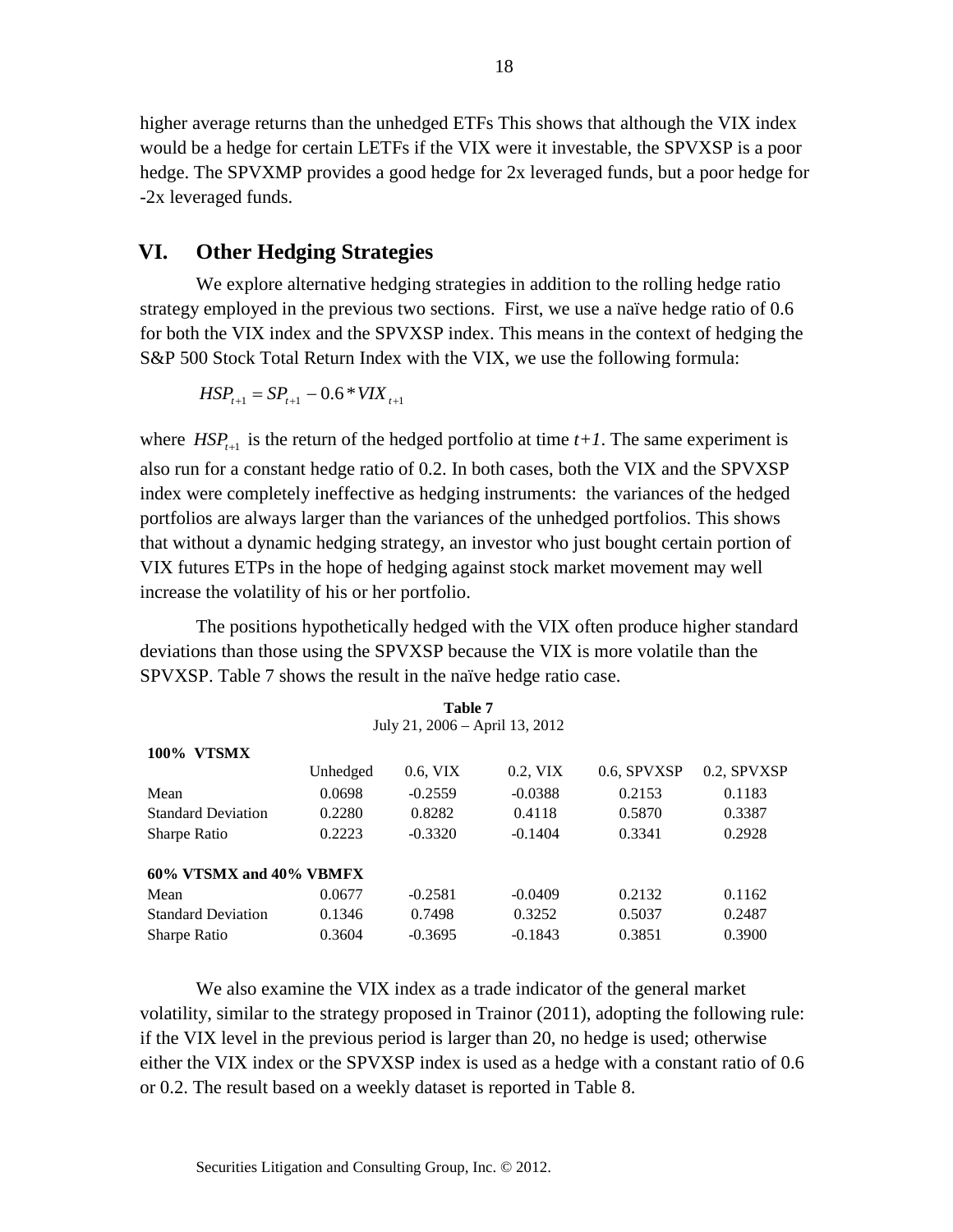| <b>VTSMX</b><br>100%      |          |           |           |             |             |
|---------------------------|----------|-----------|-----------|-------------|-------------|
|                           | Unhedged | 0.6, VIX  | 0.4, VIX  | 0.6, SPVXST | 0.4, SPVXST |
| Mean                      | 0.0698   | $-0.3993$ | $-0.0863$ | 0.1380      | 0.0928      |
| <b>Standard Deviation</b> | 0.2280   | 0.5211    | 0.2969    | 0.3430      | 0.2548      |
| Sharpe Ratio              | 0.2223   | $-0.8015$ | $-0.3545$ | 0.3458      | 0.2883      |
| 60% VTSMX and 40% VBMFX   |          |           |           |             |             |
| Mean                      | 0.0677   | $-0.4016$ | $-0.0886$ | 0.1357      | 0.0905      |
| <b>Standard Deviation</b> | 0.1346   | 0.4633    | 0.2156    | 0.2701      | 0.1654      |
| Sharpe Ratio              | 0.3604   | $-0.9065$ | $-0.4986$ | 0.4306      | 0.4303      |

**Table 8** July 21, 2006 – April 13, 2012

Combining the VIX index level as a signal with a fixed hedge ratio outperforms the naïve hedge ratio strategy in all scenarios computed here. However, it still fails to be a reasonable hedge because for both the 100% stock position and the 60% stock, 40% bond position, the strategy increases the variation instead of reducing it.

## **VII. Conclusion**

The Volatility Index (VIX) computed by the Chicago Board Options Exchange (CBOE) in recent years has been negatively correlated with large stock market declines. However, investors can not directly invest in the VIX index. Instead, in order to get exposure to the VIX they must invest in the VIX futures ETPs. In this paper we find that for both unleveraged and leveraged stock positions, VIX futures ETPs fail to provide any significant amount of reduction in the variance of the portfolio, and short-term VIX futures ETPs substantially reduced the returns to hedged stock and bond portfolios.

During the limited period for which we have historical data these medium term ETPs appear to both reduce the volatility and increase the return of stock portfolios. Mindful of Fischer Black's admonishment to not be too impressed by nuggets we find in data mines (Black 1993a and 1993b), our results provide only tentative support for the use of VIX ETPs which track medium term futures prices. Their negative correlations with the market appear inconsistent with the additional returns they provide in our "hedged" portfolios and may be an anomalous feature of the particular time period for which we have data.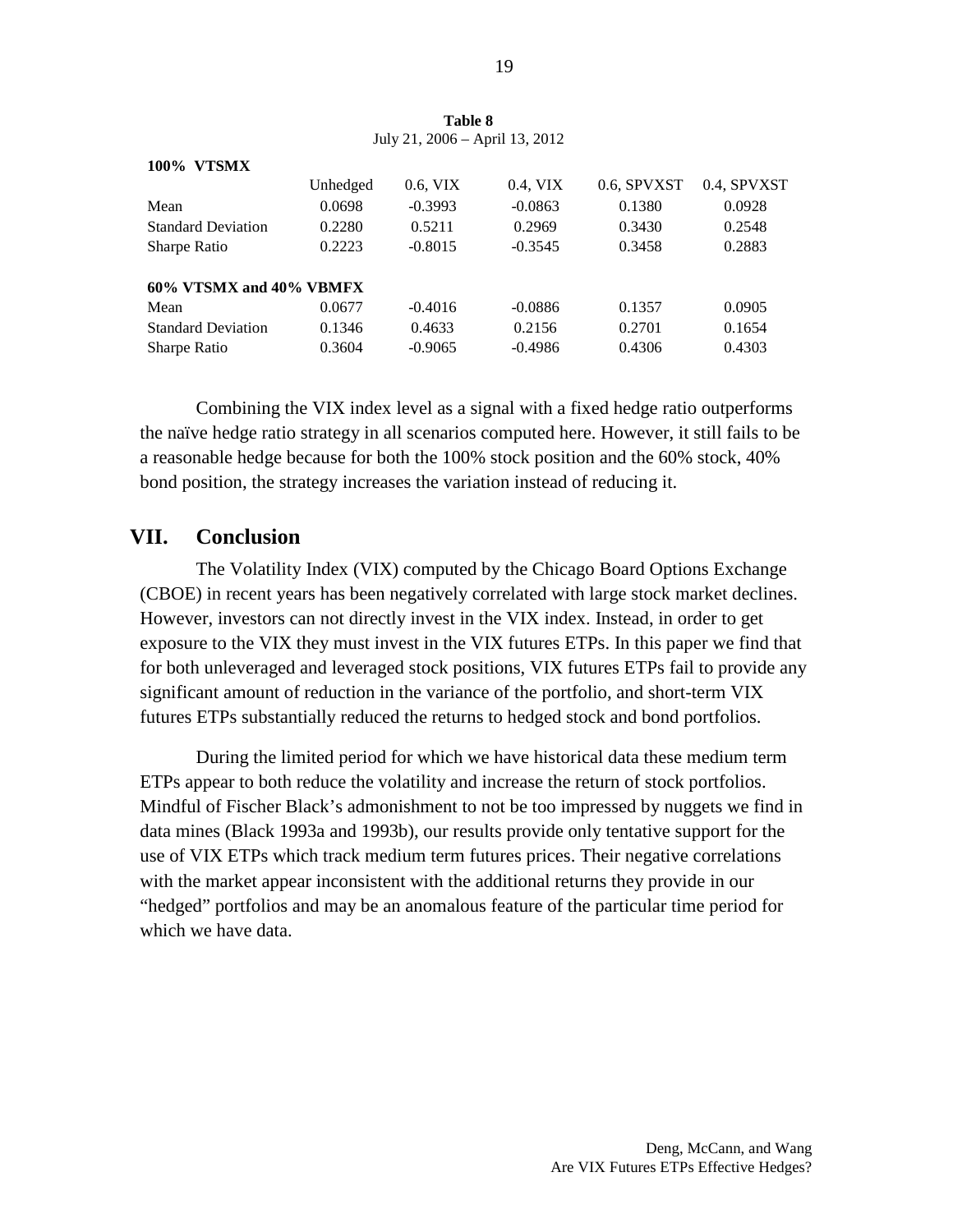# **VIII. Bibliography**

Alexander, Carol and Dimiris Korovilas (a), *Diversification of Equity with VIX Futures: Personal Views and Skewness Preference,* working paper, March 2012, available at [http://papers.ssrn.com/sol3/papers.cfm?abstract\\_id=2027580.](http://papers.ssrn.com/sol3/papers.cfm?abstract_id=2027580)

Alexander, Carol and Dimiris Korovilas (b), *Understanding ETNs on VIX Futures,*  working paper, April 2012, available at [http://papers.ssrn.com/sol3/papers.cfm?abstract\\_id=2043061.](http://papers.ssrn.com/sol3/papers.cfm?abstract_id=2043061)

Black, Fischer, "Beta and Return" *Journal of Portfolio Management,* 1993a, 74-84.

Black, Fischer, "Estimating Expected Return" *Financial Analysts Journal*, 1993b, 36-38.

Chen, Hsuan-Chi, San-Lin Chung, and Keng-Yu Ho, "The Diversification Effects of Volatility-related Assets", *Journal of Banking and Finance*, Vol. 35, Issue 5, 1179-1189, 2010.

Avellaneda, Marco and Stanley Jian Zhang, "Path-Dependence of Leveraged ETF Returns", *SIAM Journal of Financial Mathematics*, 1, 586-603, 2010.

Cheng, Minder and Ananth Madhavan, "The Dynamics of Leveraged and Inverse-Exchange Traded Funds" *Journal of Investment Management*, Vol.7, No. 4, 43-62, 2009.

Daigler, Robert T., and Laura Rossi, "A Portfolio of Stocks and Volatility", *The Journal of Investing,* Vol.15, No. 2, 99–106, 2006.

Dash, Srikant, and Matthew T. Moran, "VIX as a Companion for Hedge Fund Portfolios", *The Journal of Alternative Investments*, Vol. 8, No. 3, 75–80, 2005.

Daskalaki, Charoula and George S. Skiadopoulos, "Should Investors Include Commodities in Their Portfolios After All? New Evidence", *Journal of Banking and Finance* 35, No.10, 2011.

Deng, Geng and Craig McCann, "The Properties of Short Term Investing in Leveraged ETFs"*, Journal of Financial Transformation*, forthcoming, 2012.

Figlewski, Stephen, "Hedging with Stock Index Futures: Theory and Application in a New Market", *Journal of Futures Markets*, Vol. 5, Issue. 2, 183-199, summer 1985.

Giliberto, S.Michael, "Measuring Real Estate Returns: The Hedged REIT Index", *Journal of Portfolio Management*, Vol. 19, No. 3, 94-99, spring 1993.

Gorton, Gary and K. Geert Rouwenhorst, "Facts and Fantasies about Commodity Futures", *Financial Analysts Journal*, Vol. 62, No. 2, 47- 68, 2006.

Guedj, Ilan, Guohua Li, and Craig McCann, Leveraged ETFs, Holding Periods and Investment Shortfalls, *Journal of Index Investing*, Vol. 1, No. 3, 45-57, 2010.